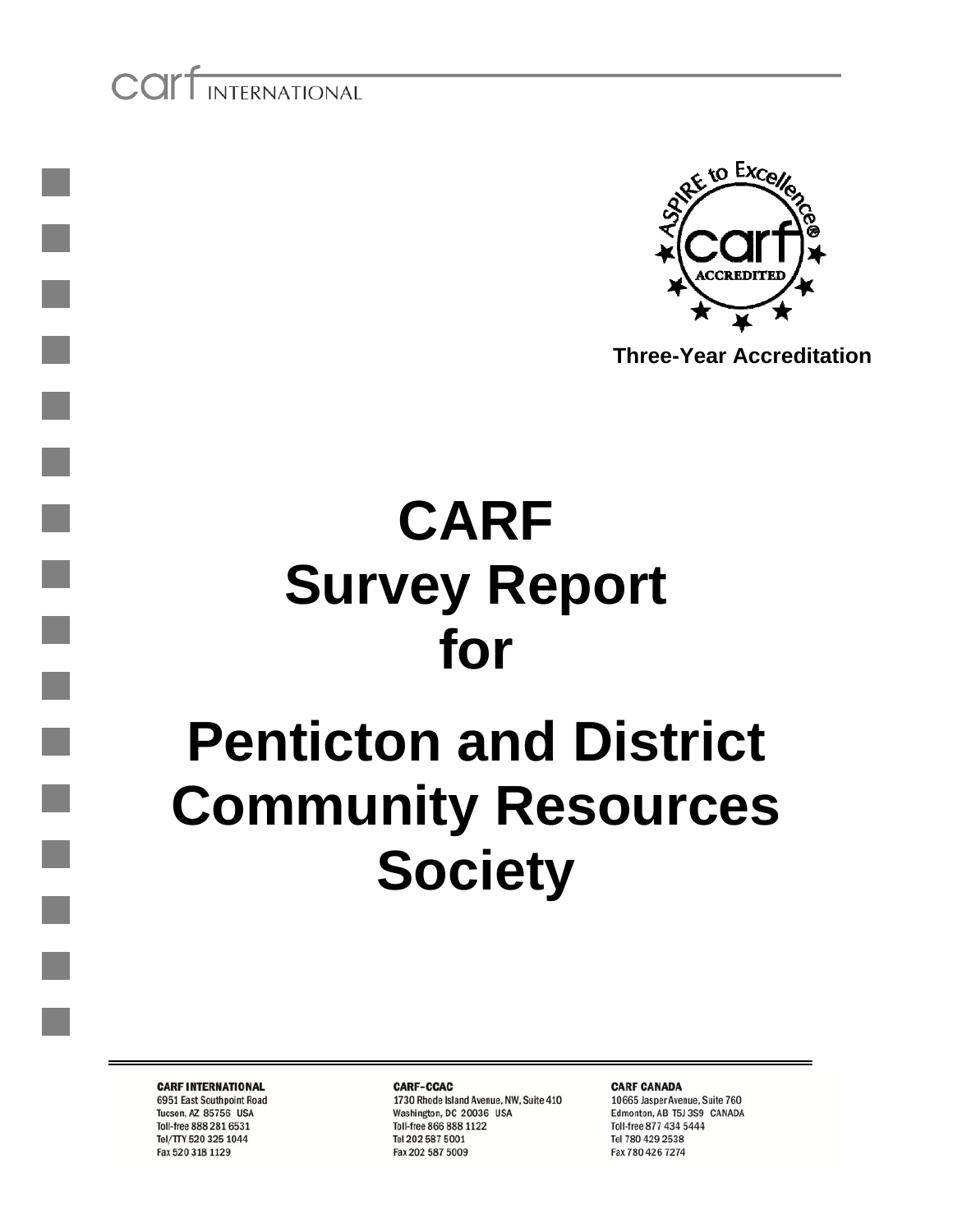# COIT INTERNATIONAL

#### **Organization**

Penticton and District Community Resources Society (PDCRS) 330 Ellis Street Penticton BC V2A 4L7 CANADA

#### **Organizational Leadership**

Tanya Behardien, Executive Director

#### **Survey Dates**

June 9-11, 2014

#### **Survey Team**

Ronald L. Van Rooyen, B.S., M.S., Administrative Surveyor

Ingrid Kastens, Program Surveyor

Sherri T. McAllister, Program Surveyor

John Thornburn, M.A., Program Surveyor

Jane Gladman, Program Surveyor

#### **Programs/Services Surveyed**

Community Housing Community Integration

Diversion: Psychosocial Rehabilitation (Adults)

Child/Youth Day Care (Children and Adolescents) Counselling (Children and Adolescents) Diversion/Intervention (Children and Adolescents) Early Childhood Development (Children and Adolescents) Intensive Family-Based Services (Children and Adolescents) Promotion/Prevention (Children and Adolescents)

*Governance Standards Applied* 

#### **Previous Survey**

June 22-24, 2011 Three-Year Accreditation

**CARF INTERNATIONAL** 

6951 East Southpoint Road

Tucson, AZ 85756 USA

Toll-free 888 281 6531

Tel/TTY 520 325 1044

Fax 520 318 1129

#### CARE-CCAC

1730 Rhode Island Avenue, NW, Suite 410 Washington, DC 20036 USA Toll-free 866 888 1122 Tel 202 587 5001 Fax 202 587 5009

**CARF CANADA** 

10665 Jasper Avenue, Suite 760 Edmonton, AB T5J 3S9 CANADA Toll-free 877 434 5444 Tel 780 429 2538 Fax 780 426 7274



**Three-Year Accreditation**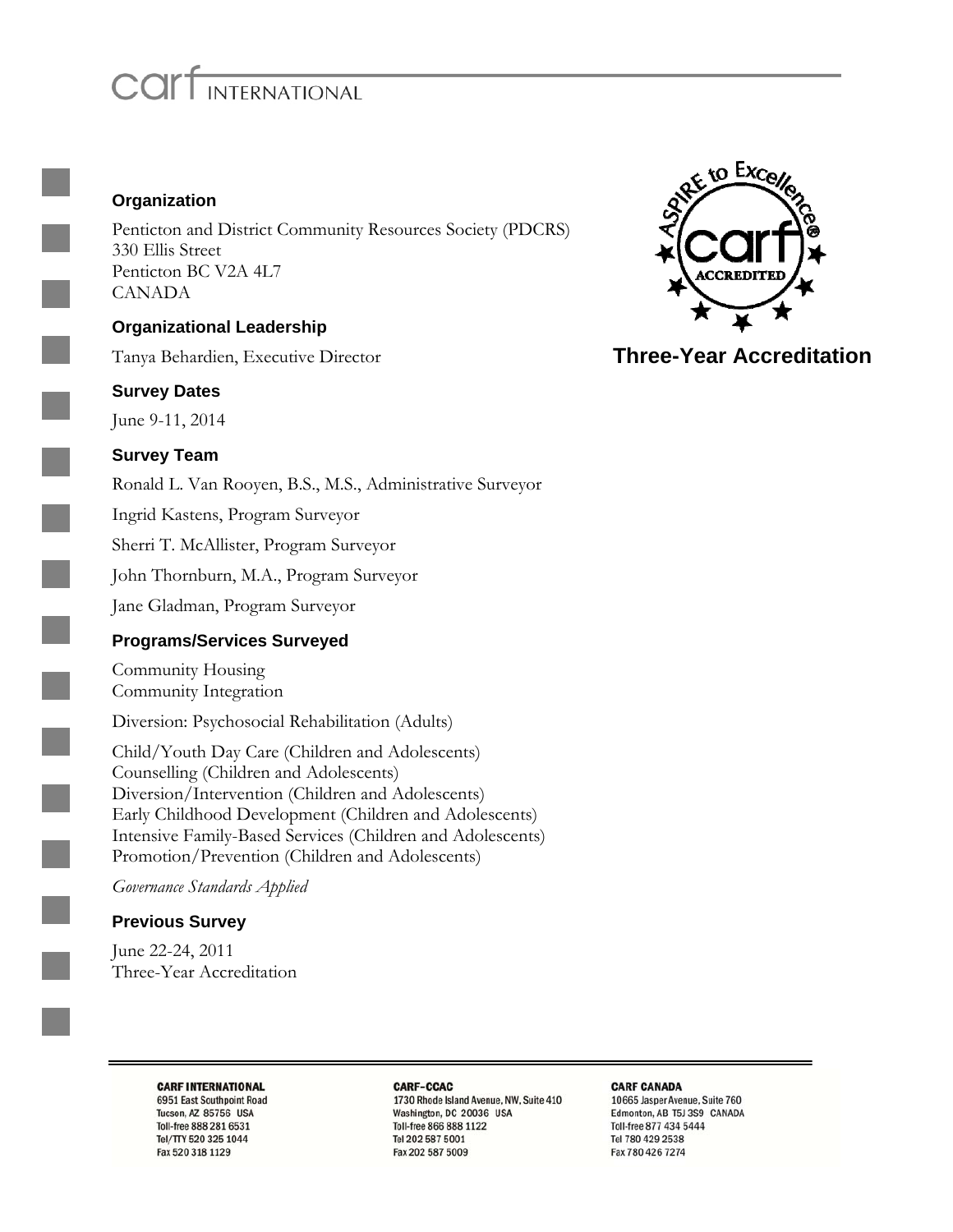### **Survey Outcome**

**Three-Year Accreditation Expiration: June 2017** 

## **SURVEY SUMMARY**

#### **Penticton and District Community Resources Society (PDCRS) has strengths in many areas.**

- PDCRS, a not-for-profit organization, has a deep commitment to its mission, vision, values, and goals; to providing quality services; and to quality improvement. It is evident that PDCRS has used the CARF standards and previous survey reports to improve the efficiency and effectiveness of its services and operations.
- The board of directors is dedicated to the organization's mission, supports its operations, and has been a positive force in the organization's growth and fiscal stability. It appears that the board of directors fulfills its monitoring, due diligence, and policy responsibilities in order to maintain excellent service delivery and operations.
- The reorganized, dedicated, and professional leadership members are developing a strong and cohesive team and a continued commitment to excellent service delivery by meeting the needs of the persons/families served and providing person-driven services. The members of the leadership team have excellent experience and longevity with the organization. All leadership team members appear to work well together and complement each other. The executive director is active in the leadership of local and provincial associations and organizations.
- There is excellent rapport and mutual respect among the board, management personnel, staff members, and persons/families served. The high level of professionalism among the staff members along with a collaborative and respectful working environment is evident.
- PDCRS has developed and is using an excellent 2013-2018 strategic plan that includes an appropriate plan to maintain and grow its services and operations. The input process used to ensure that the needs of the community and all stakeholders were addressed is impressive.
- PDCRS has excellent policies, procedures, and systems to support its business operations and services. The policies and procedures are well written, clear, concise, and complete. In addition, the systematized personnel orientation and training process provides the information and training for new employees to learn the organization's notable history and culture.
- PDCRS has a modern, well-located, accessible, and friendly main facility from which it provides services. The building provides an environment that is conducive to positive interaction among the persons/families served and staff members.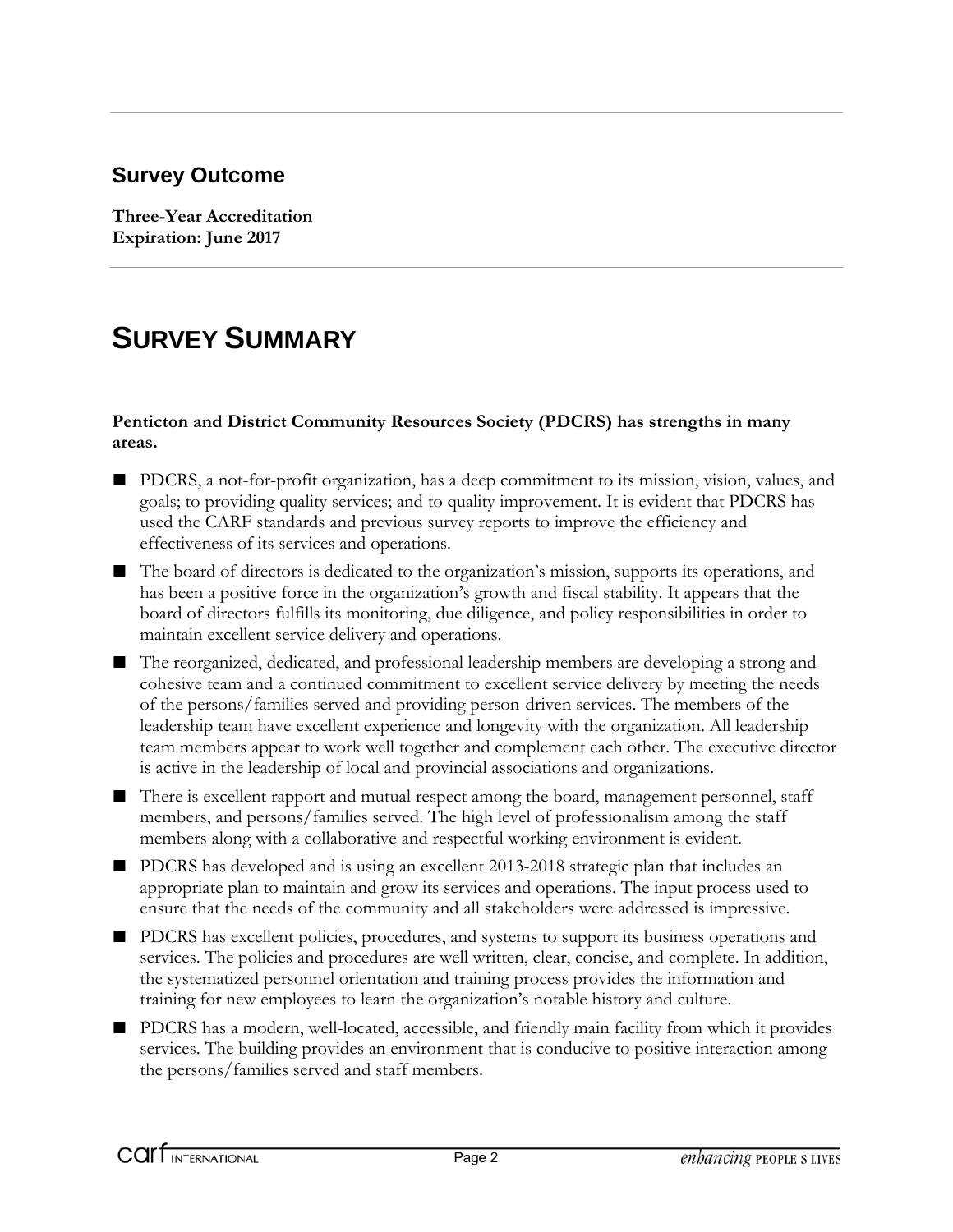- PDCRS has developed and uses an appropriate safety program in order to maintain safe environments for the persons/families served, personnel, and visitors. It is apparent that the organization values providing safe places for services.
- PDCRS is commended for the numerous and excellent partnerships and collaborative efforts that have been developed with agencies and organizations throughout the community and service area. PDCRS is a respected organization in the community, has a positive image and reputation in its service delivery area, and is a valued member of the community.
- Whether for the staff members or for the persons/families served, the sites are warm, welcoming, and personalized, and also demonstrate a sense of ownership and a commitment to put down roots. The sincere care for the persons/families served was obvious at every site, whether this was attention to personalized décor or interests or genuine warmth and rapport.
- The staff members are loyal and happy with PDCRS as demonstrated by their length of service and comments such as, "when you already work for the best, there's no need to look elsewhere."
- The staff members consistently commented on their respect for their team, their team leaders, and the society's leadership.
- The staff members commented on the work environment as welcoming and embracing new ideas. As one staff member said, "the first time I made a suggestion, I was so scared I was shaking, but they recognized and complimented me for my good idea, which was implemented, so now I just say it."
- The staff members have caringly gone to great lengths to assist the persons served to age in place. Residential staff members have learned how to provide personal and health care support for the persons served who formerly needed far less personal care. This was seen as the right and caring thing to do, rather than as a burden. Instead of complaining about the additional and more tedious workload, the staff members seemed sincerely proud of their very considerable accommodation in this area. It simply was not questioned.
- The staff members were open and keen to hear feedback and new ideas.
- PDCRS has and is making some good business decisions to purchase housing rather than paying other landlords' mortgages. This will serve it and the community well over time.
- $\blacksquare$  The services that have made the switch to the ShareVision<sup>®</sup> data management system were very positive about it. New data management systems are not easy to implement, and this positive feedback demonstrates the training and support that the staff received to make a successful switch.
- PDCRS child and youth programs and services are provided in a well-maintained, clean location that supports the work of the organization's ability to address the needs of the persons served. The main site provides a welcoming atmosphere for the staff, persons served, and visitors. The staff members have the autonomy to decorate their space, which provides a warm therapeutic environment for the persons served.
- Community service partnerships are highly valued, and the organization's leadership and staff members work diligently to maintain and broaden these and other stakeholder relationships. Community partners attend regular PDCRS staff meetings and feel valued as an integral part of the team.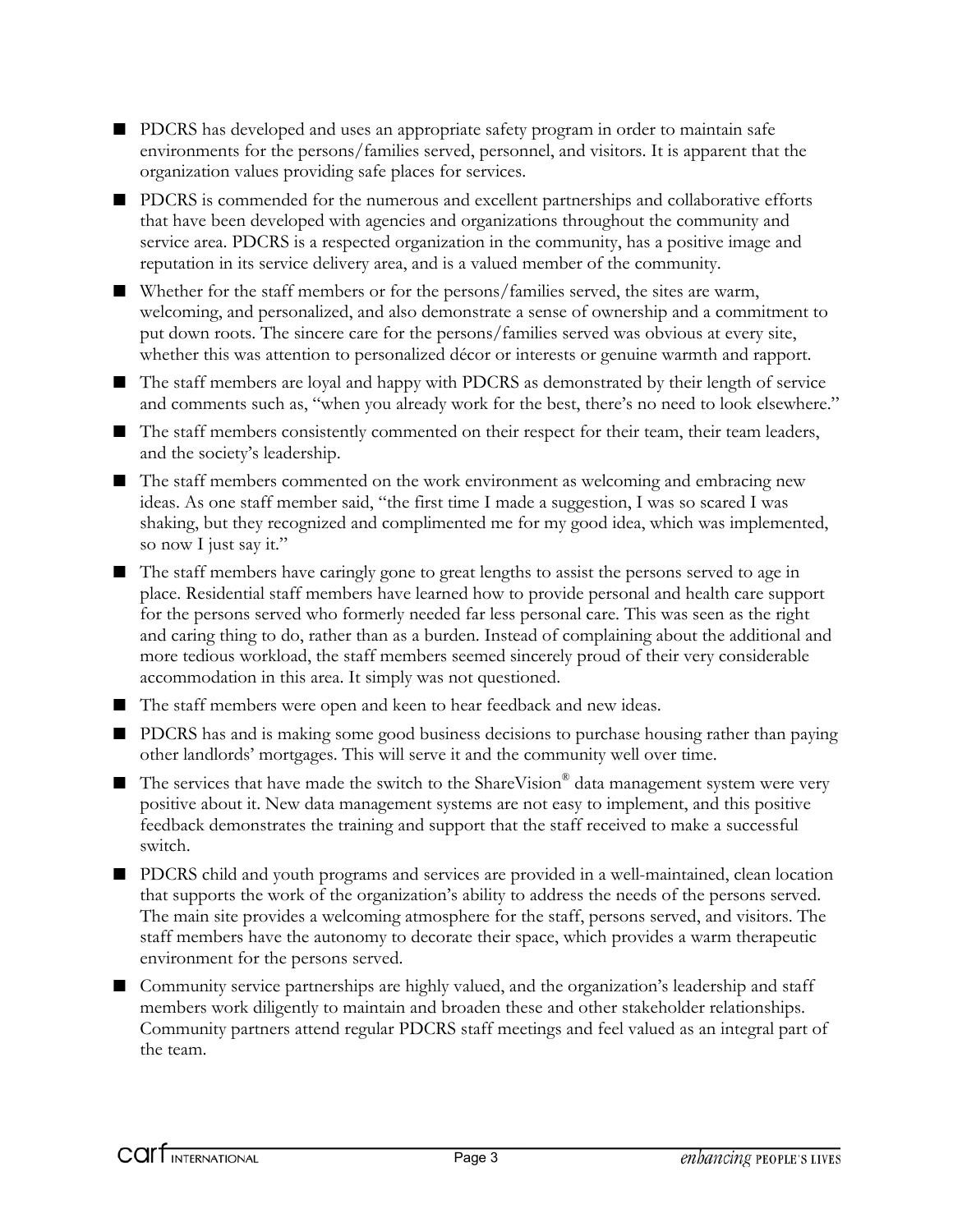- The staff members expressed how they value and appreciate the increased support and accessibility from their team leader through the recent restructuring of the PDCRS leadership team.
- PDCRS staff members are committed to providing quality, affordable infant, toddler, and day care programs in various communities in Penticton and the surrounding areas. The program has been responsive to community needs as it has expanded to provide child care services to families and children.
- PDCRS has worked collaboratively and planned with school districts to strategically place infant, toddler, day care, and preschools in elementary and high schools, including a purpose-built infant, toddler, and day care located in a brand new high school.
- The Hand in Hand Infant Toddler Centre program provides a safe, structured, and nurturing environment for children where young mothers are able to participate throughout the day while continuing their educational programs at the schools next door.
- Little Triumphs is the middle step in a continuum of care that acts as a day care, preschool, and early learning centre. It provides children with a range of fun activities that prepares them for kindergarten. The parents communicated that this service is invaluable.
- The staff members in the child and youth day care programs are enthusiastic and excited about their work with the youth, children, and families. The addition of a preschool in Cawston provided much more than an early childhood educational setting to the community. The program has provided the opportunity for young children in the community to access standardized screening, referrals to early intervention supports, and access to further assessments that will potentially provide additional supports to the children and families prior to entering kindergarten.
- Child and youth day care locations are well maintained; bright; cheerful; and appointed with developmentally appropriate resources, play areas, outdoor play grounds, toys, and equipment that meet the needs of the infants, toddlers, and children served.
- The child and youth day care programs provide a continuum of care from infant, toddler, preschool, day care, and out-of-school care programs often building relationships with families and providing services through many developmental stages and transitions. As part of this continuum, the children's program works collaboratively to ensure a healthy transition between programs.
- The child and youth day care programs work collegially and effectively with internal and external partners to provide comprehensive care to children who have additional support needs. The programs often have supported child development consultants; support workers; paediatric therapists, including occupational therapy, physical therapy, and speech-language pathology; and private behavioural consultants and interventions working in their child care settings.
- The Supported Child Development program provides a responsive and integrated practice that supports children to reach successful developmental milestones. This is further realized through a strengths-based approach where parents guide the process. This practice is further complemented with seamless monthly progress reports that provide concise yet progressively important developmental indicators for each child.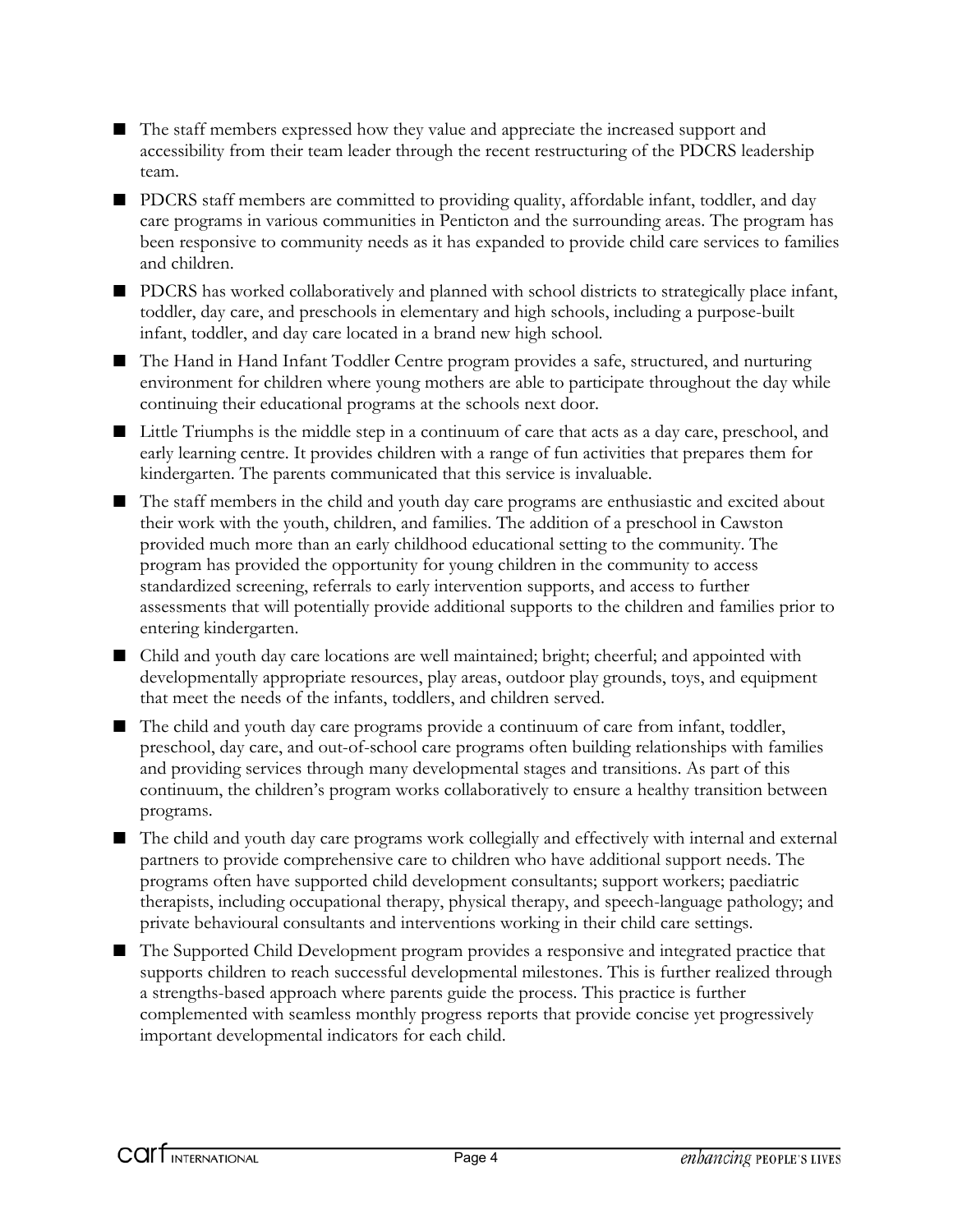- The Child Care Resource/Referral program provides a comprehensive screening process and documentation for all potential and approved licensed-not-required child care providers. Furthermore, it provides an extensive seven-week training program for licensed-not-required and responsible adult caregivers that includes curriculum in child development, health and safety, nutrition, communication, and program planning.
- The staff members truly go above and beyond to find appropriate community resources for the persons served in their programs areas. Training opportunities for the staff members, such as modified integrated guidance and attachment training, enhance the capacity within program teams to support the persons served.
- The persons served are treated with respect and dignity. The children, parents, and foster parents consistently expressed a high level of satisfaction with the services provided.

#### **PDCRS should seek improvement in the areas identified by the recommendations in the report. Consultation given does not indicate non-conformance to standards but is offered as a suggestion for further quality improvement.**

On balance, PDCRS provides excellent services and demonstrates a true commitment to quality and a willingness to improve services and operations. PDCRS appears to be dedicated to meeting the CARF standards and has worked very hard to prepare for this survey, and as a result, has minimal areas for improvement. The organization provides impressive services and has a dedication to quality improvement. The survey report identifies the few specific recommendations to be addressed in order to continue to improve service delivery and business operations. It is apparent that PDCRS presently has the expertise and desire to address these areas, and will continue to use the CARF standards and this survey report to further improve the efficiency and effectiveness of its services and operations.

Penticton and District Community Resources Society has earned a Three-Year Accreditation. The board, leadership team, and staff members are complimented for this accomplishment. They are encouraged to continue their efforts, in cooperation with other community services organizations, to provide quality services to the persons/families served. The organization is further encouraged to continue to use the CARF standards as a quality improvement tool to improve its service delivery and operations; to ensure that the CARF standards and revisions to the standards are used when developing policies, procedures, and new services; and to monitor the annual changes to the CARF standards to ensure continued conformance.

# **SECTION 1. ASPIRE TO EXCELLENCE®**

## **A. Leadership**

#### **Principle Statement**

CARF-accredited organizations identify leadership that embraces the values of accountability and responsibility to the individual organization's stated mission. The leadership demonstrates corporate social responsibility.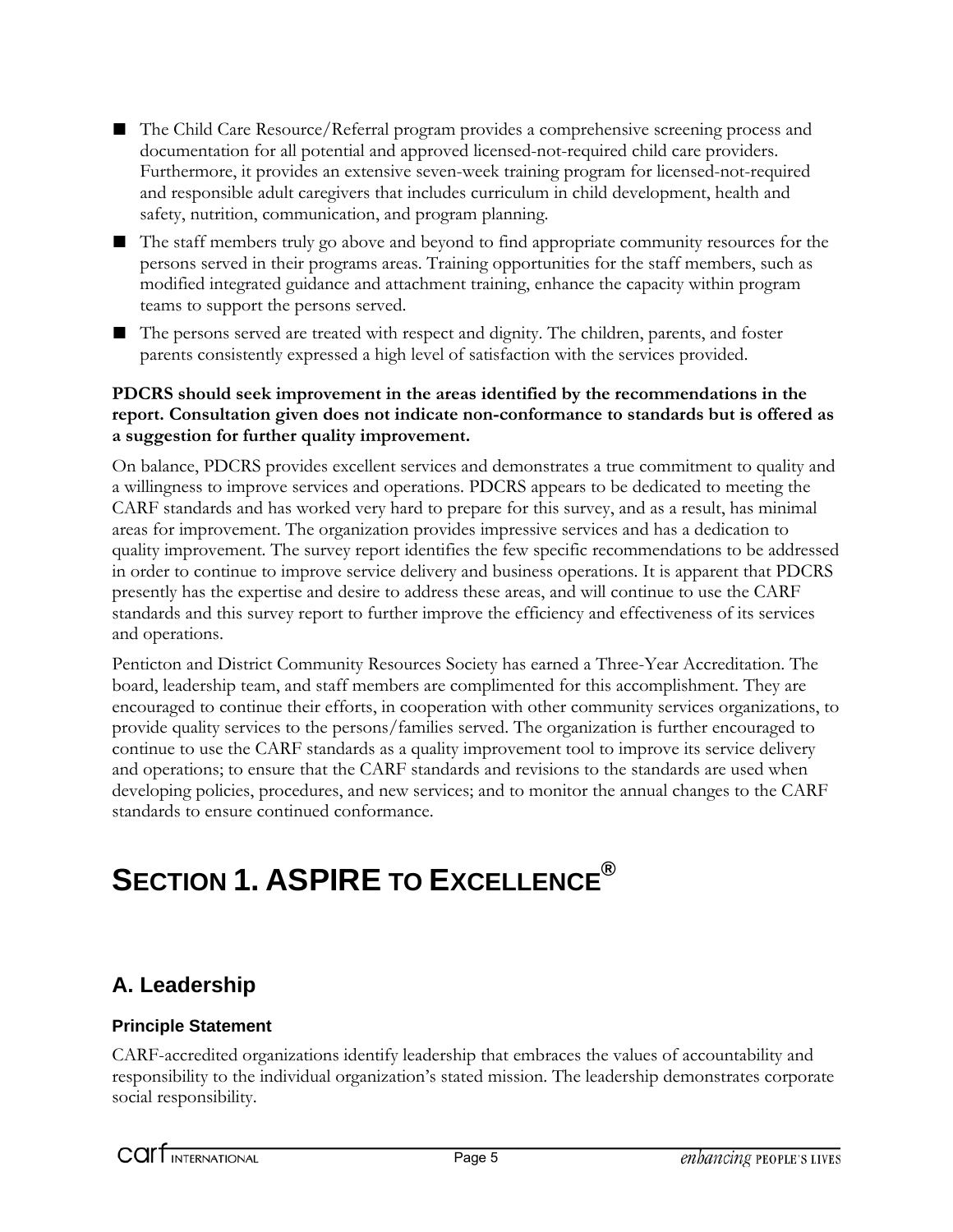#### **Key Areas Addressed**

- Leadership structure
- Leadership guidance
- Commitment to diversity
- Corporate responsibility
- Corporate compliance

#### **Recommendations**

There are no recommendations in this area.

#### **Consultation**

- It is suggested that a CARF "tickler calendar" and an all-inclusive CARF annual report be developed and used to ensure that all related responsibilities are systematically accomplished and reported, and that the workload is distributed throughout the year.
- It is suggested that the code of ethical conduct be incorporated into one complete document and be expanded to include the procedures from policy on dealing with violations of the code of ethical conduct.

## **B. Governance**

#### **Principle Statement**

The governing board should provide effective and ethical governance leadership on behalf of its owners'/stakeholders' interest to ensure that the organization focuses on its purpose and outcomes for persons served, resulting in the organization's long-term success and stability. The board is responsible for ensuring that the organization is managed effectively, efficiently, and ethically by the organization's executive leadership through defined governance accountability mechanisms. These mechanisms include, but are not limited to, an adopted governance framework defined by written governance policies and demonstrated practices; active and timely review of organizational performance and that of the executive leadership; and the demarcation of duties between the board and executive leadership to ensure that organizational strategies, plans, decisions, and actions are delegated to the resource that would best advance the interests and performance of the organization over the long term and manage the organization's inherent risks. The board has additional responsibilities under the domain of public trust, and as such, it understands its corporate responsibility to the organization's employees, providers, suppliers, and the communities it serves.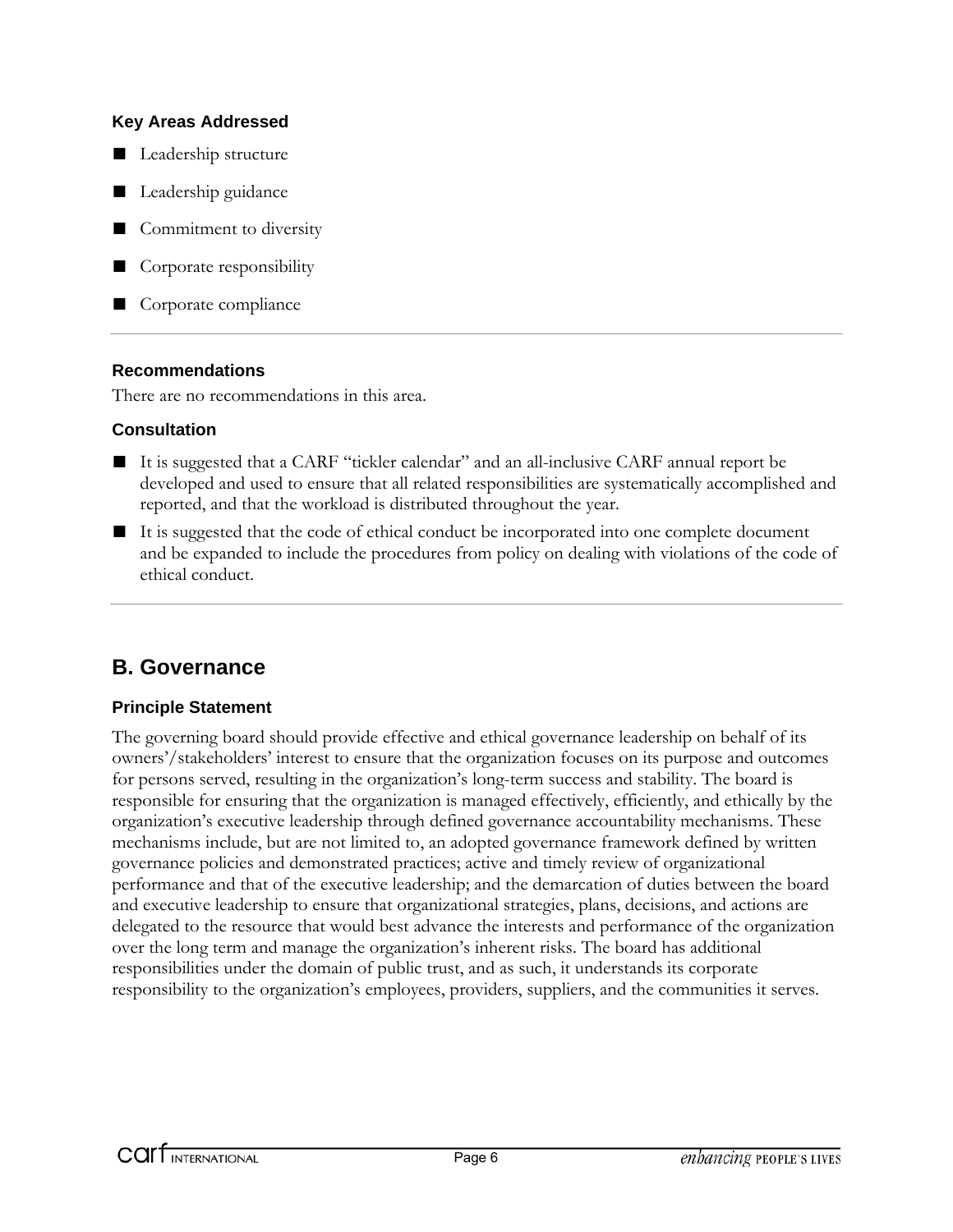#### **Key Areas Addressed**

- Ethical, active, and accountable governance
- Board composition, selection, orientation, development, assessment, and succession
- Board leadership, organizational structure, meeting planning, and management
- Linkage between governance and executive leadership
- Corporate and executive leadership performance review and development
- Executive compensation

#### **Recommendations**

There are no recommendations in this area.

#### **Consultation**

- The board's governance policies have recently been revised to define an independent, unrelated board representative. It is suggested that the policy be implemented when determining executive compensation. It is also suggested that the board compensation committee specifically define the total mix of executive compensation to include base pay, incentive plans, benefit plans, and perquisites.
- It is suggested that the board continue its succession planning efforts in order to develop a written comprehensive short- and long-range plan for future management of the organization.

## **C. Strategic Planning**

#### **Principle Statement**

CARF-accredited organizations establish a foundation for success through strategic planning focused on taking advantage of strengths and opportunities and addressing weaknesses and threats.

#### **Key Areas Addressed**

- Strategic planning considers stakeholder expectations and environmental impacts
- Written strategic plan sets goals
- Plan is implemented, shared, and kept relevant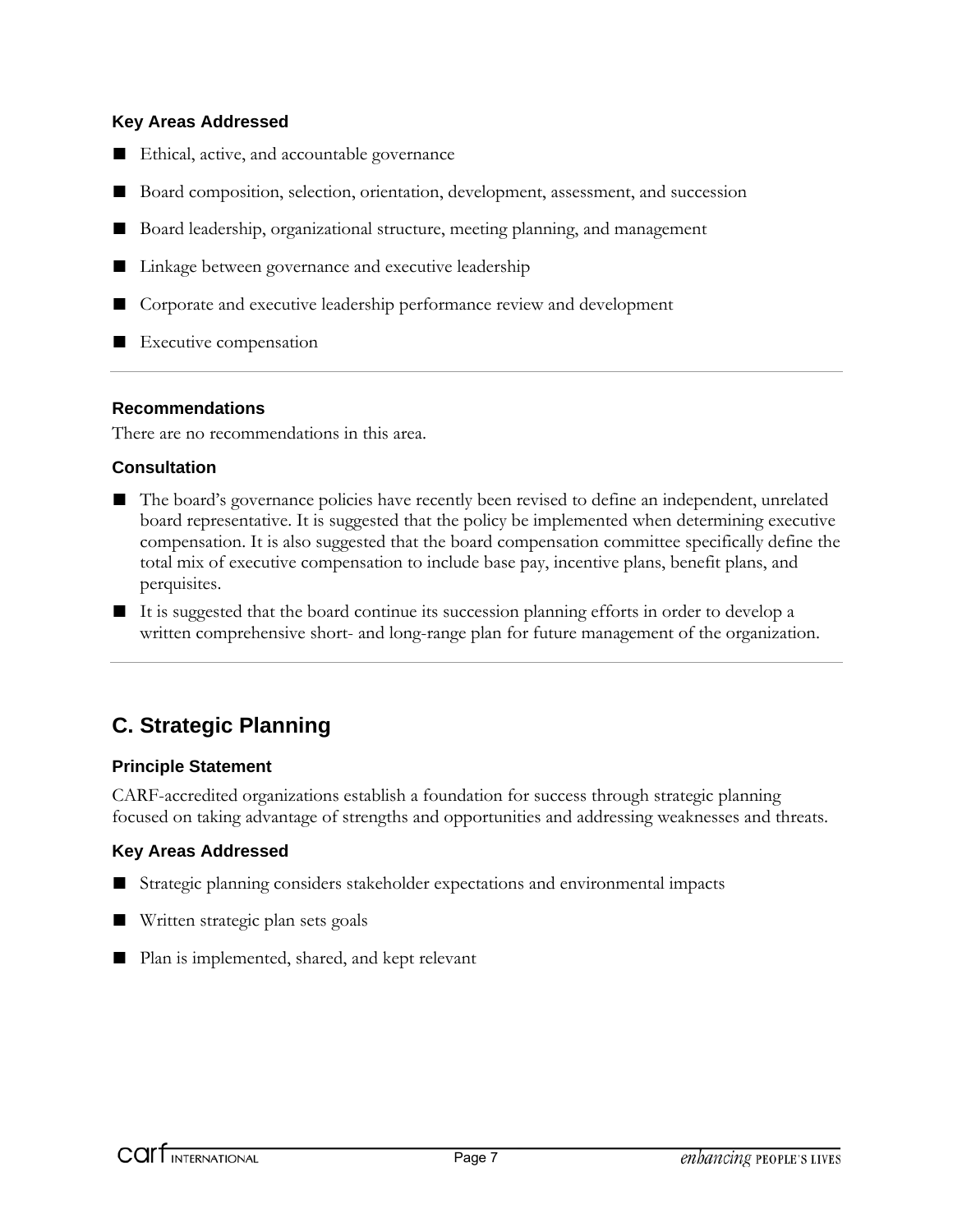## **C.2.c.(1)**

#### **C.2.c.(2)**

PDCRS has developed and uses an excellent strategic plan, 2013-2018. It is recommended that the strategic plan consistently include prioritized measurable goals in order for goal performance to be systematically measured and reported.

## **D. Input from Persons Served and Other Stakeholders**

#### **Principle Statement**

CARF-accredited organizations continually focus on the expectations of the persons served and other stakeholders. The standards in this subsection direct the organization's focus to soliciting, collecting, analyzing, and using input from all stakeholders to create services that meet or exceed the expectations of the persons served, the community, and other stakeholders.

#### **Key Areas Addressed**

- Ongoing collection of information from a variety of sources
- Analysis and integration into business practices
- Leadership response to information collected

#### **Recommendations**

There are no recommendations in this area.

#### **Consultation**

■ It is suggested that the organization consistently measure satisfaction survey response rates year over year on an annual basis, and continue to take actions to simplify/streamline the satisfaction surveys and process in order to maintain and improve the response rates to further validate the satisfaction data.

## **E. Legal Requirements**

#### **Principle Statement**

CARF-accredited organizations comply with all legal and regulatory requirements.

#### **Key Areas Addressed**

■ Compliance with all legal/regulatory requirements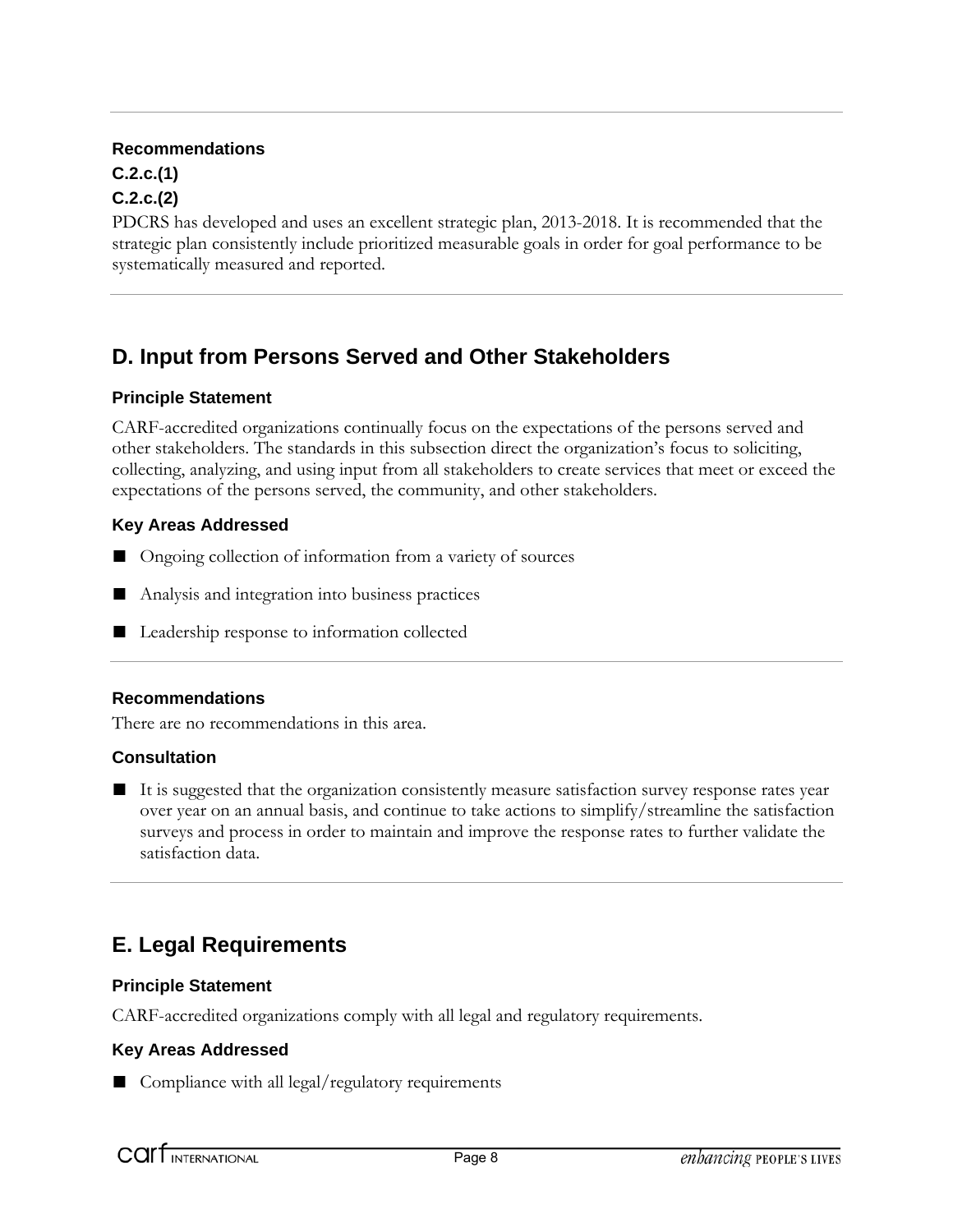#### **E.3.f.**

It is recommended that PDCRS develop policies and written procedures that include specific time frames for documentation in the individual case records for the persons/families served. This policy and written procedure could be added to a records policy or other document so that personnel are aware of the requirements.

#### **Consultation**

■ PDCRS has developed a written policy for personnel to respond to legal actions. It is suggested that the policy and procedures be expanded in order to adequately protect the organization and staff members from potential legal risks. It is also suggested that the policy and procedures be added to the orientation checklist so all new personnel could become aware of the requirements.

## **F. Financial Planning and Management**

#### **Principle Statement**

CARF-accredited organizations strive to be financially responsible and solvent, conducting fiscal management in a manner that supports their mission, values, and annual performance objectives. Fiscal practices adhere to established accounting principles and business practices. Fiscal management covers daily operational cost management and incorporates plans for long-term solvency.

#### **Key Areas Addressed**

- Budget(s) prepared, shared, and reflective of strategic planning
- Financial results reported/compared to budgeted performance
- Organization review
- Fiscal policies and procedures
- Review of service billing records and fee structure
- Financial review/audit
- Safeguarding funds of persons served

#### **Recommendations**

#### **F.9.a**

PDCRS has written procedures for how personnel handle the funds of the persons served. It is recommended that the procedures be expanded to include how the persons served will give informed consent for the expenditure of funds.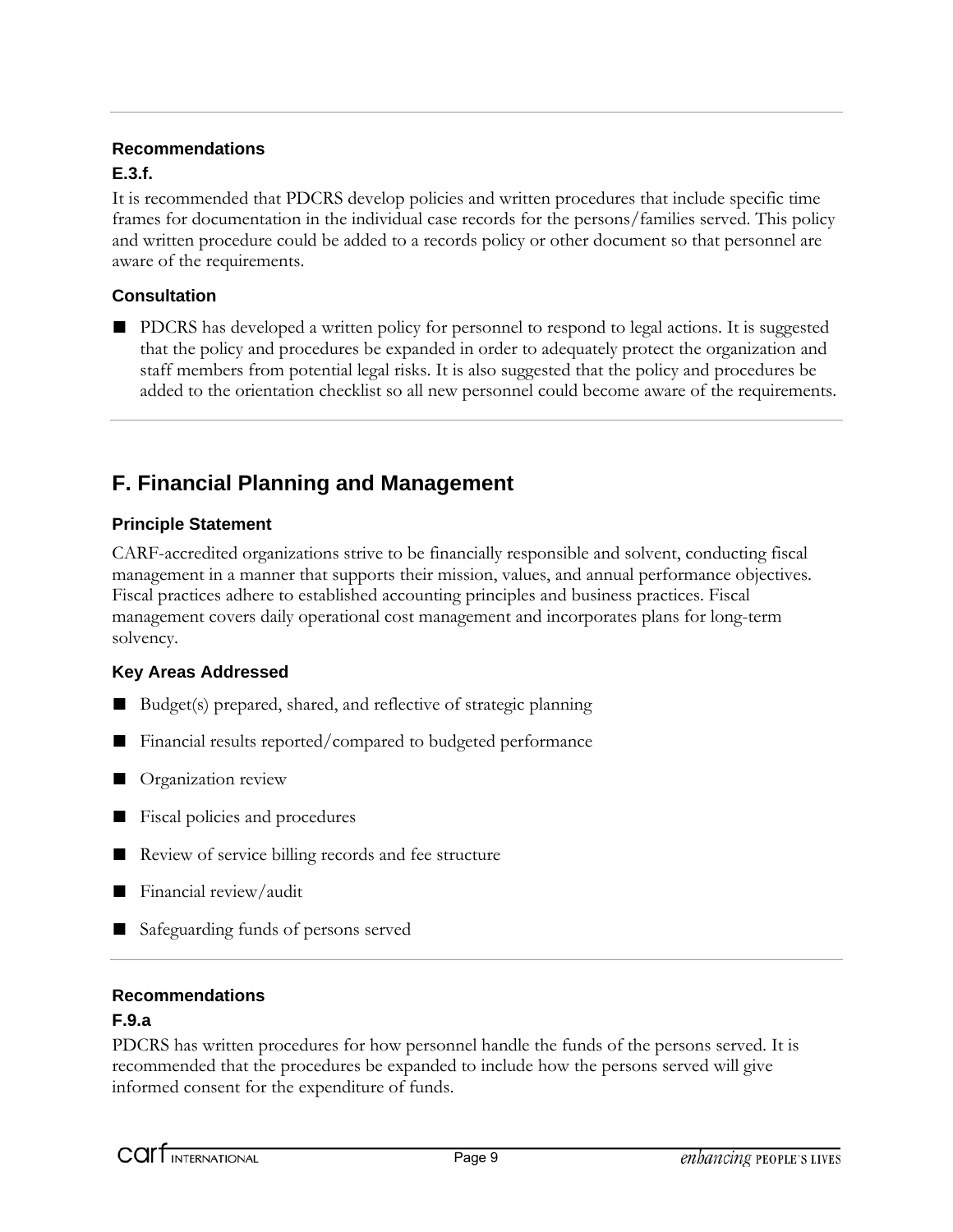#### **Consultation**

- It is suggested that the organization continue to closely monitor the fiscal issues that may impact services and develop a plan to deal with unexpected reductions in government funding, and continue to expand reserves, reduce debt, and expand income sources in order to reduce fiscal risk. It is also suggested that the board determine the number of months desired for adequate reserves in order to protect the organization from fiscal risk.
- PDCRS has received an audit management letter with suggested recommendations for financial improvement. It is suggested that the organization document management's response to the recommendations, including corrective actions taken or reasons why corrective actions will not be taken.

## **G. Risk Management**

#### **Principle Statement**

CARF-accredited organizations engage in a coordinated set of activities designed to control threats to their people, property, income, goodwill, and ability to accomplish goals.

#### **Key Areas Addressed**

- Identification of loss exposures
- Development of risk management plan
- Adequate insurance coverage

#### **Recommendations**

There are no recommendations in this area.

#### **Consultation**

■ PDCRS has developed an appropriate risk management plan. It is suggested that the annual risk management status report systematically monitor and report that the actions taken to reduce risks have been accomplished. It is suggested that additional risks be added to the risk management plan as they are identified through the normal course of business and operations.

## **H. Health and Safety**

#### **Principle Statement**

CARF-accredited organizations maintain healthy, safe, and clean environments that support quality services and minimize risk of harm to persons served, personnel, and other stakeholders.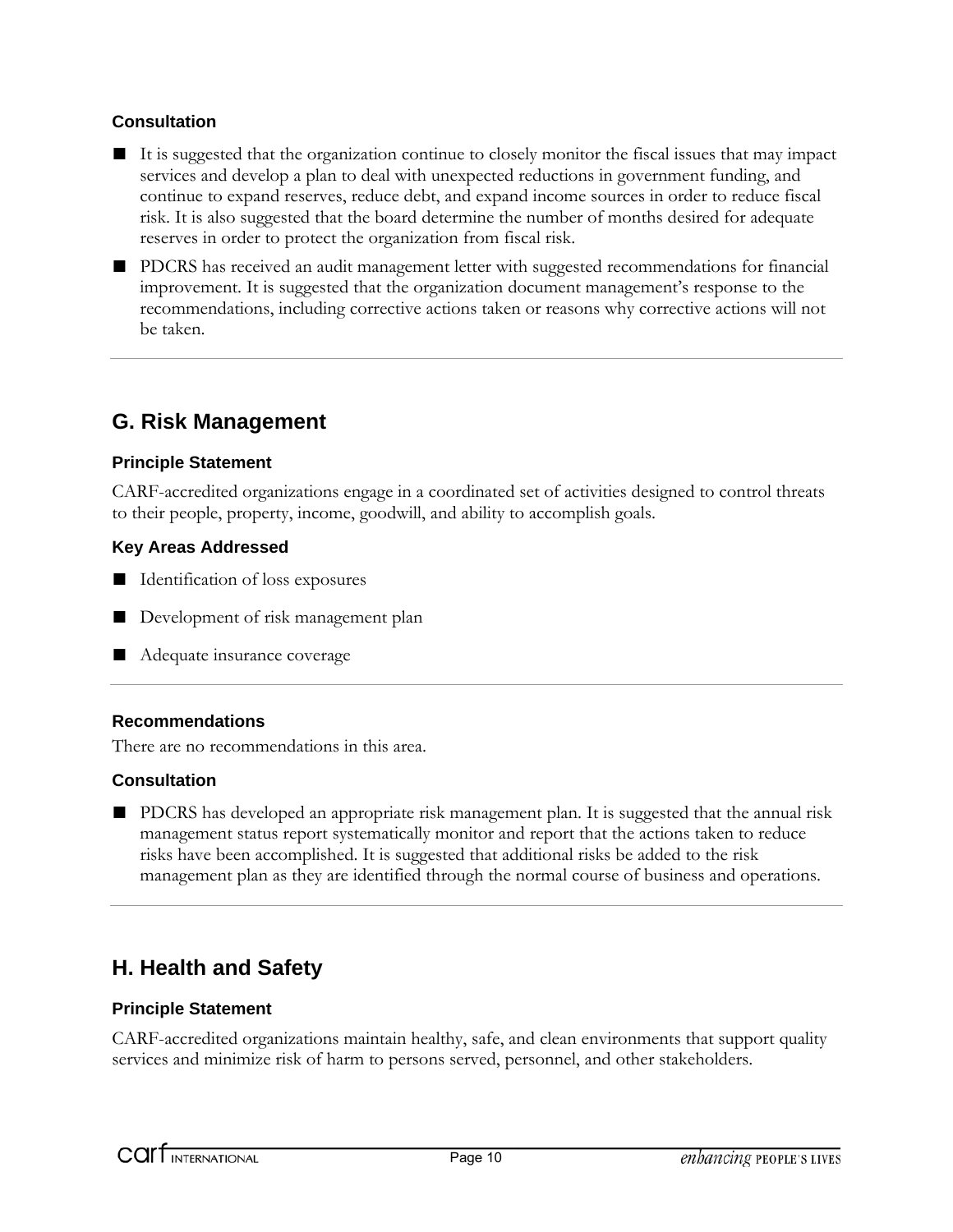#### **Key Areas Addressed**

- Inspections
- Emergency procedures
- Access to emergency first aid
- Competency of personnel in safety procedures
- Reporting/reviewing critical incidents
- Infection control

#### **Recommendations**

There are no recommendations in this area.

#### **Consultation**

- Although PDCRS has an appropriate safety program, it is suggested that it adopt a policy that requires drivers of vehicles who transport the persons served to self-report moving traffic violations and loss of drivers' licenses, systematically accomplish fire extinguisher training for personnel, develop emergency drill procedures for forest fires, re-position evacuation charts, and develop a plan to secure its buildings from exterior threats through the use of security technology.
- The organization has 72-hour kits in place for natural disasters. It is suggested that these kits consistently include a 72-hour supply of food as per provincial emergency preparedness recommendations.
- It is suggested that, in the child and youth day care programs, the staff members discontinue the use of push pins because they are a potential choking hazard, especially in the infant and toddler centres.
- At least one vehicle had an escape hammer in the car door for breaking glass in case of an emergency. The hammer was not secure, and may either no longer be accessible or in place in case of an accident, or may become a safety hazard as a projectile. It is suggested that any safety escape hammers or potential projectiles in vehicles be secured.

## **I. Human Resources**

#### **Principle Statement**

CARF-accredited organizations demonstrate that they value their human resources. It should be evident that personnel are involved and engaged in the success of the organization and the persons they serve.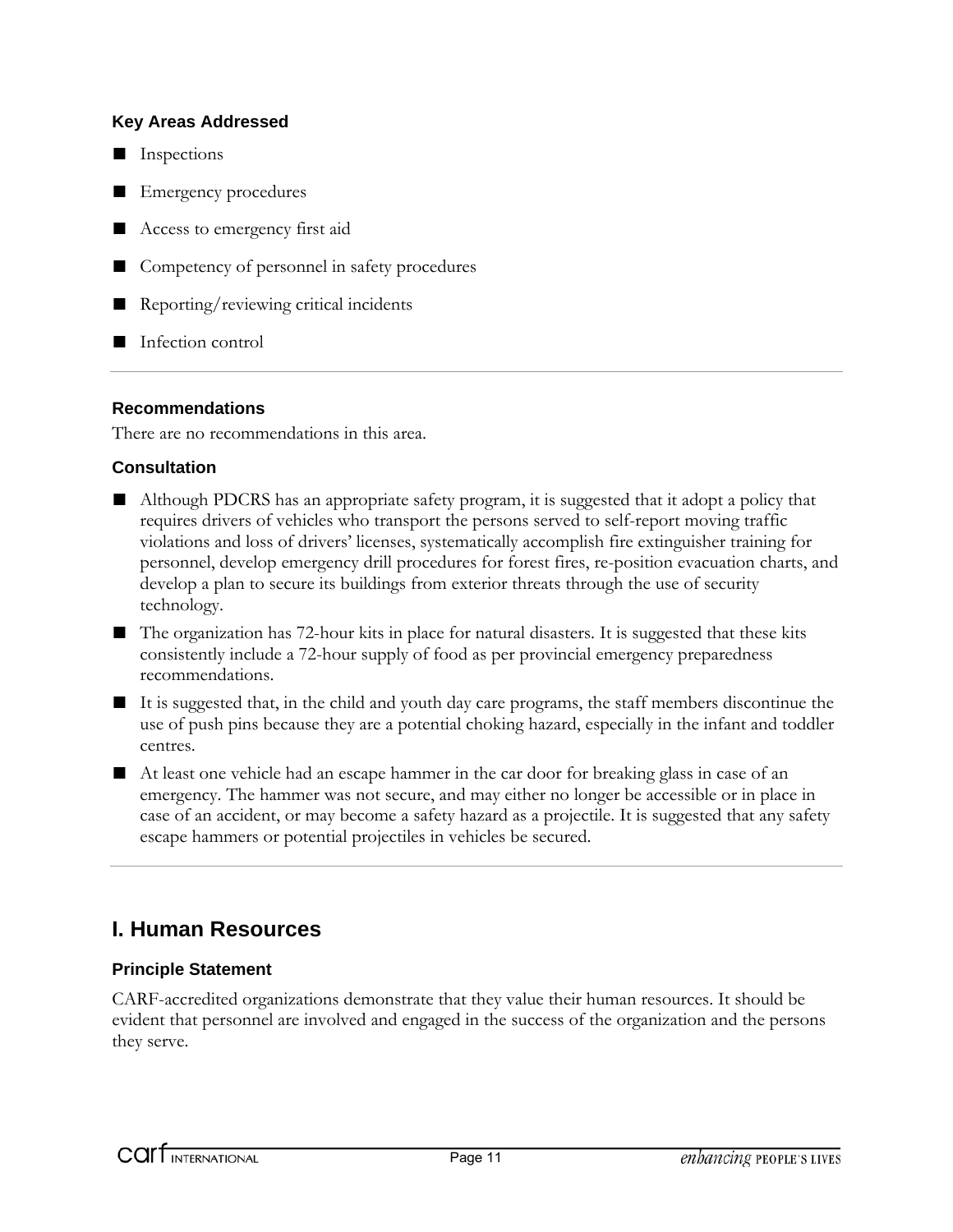#### **Key Areas Addressed**

- Adequate staffing
- Verification of background/credentials
- Recruitment/retention efforts
- Personnel skills/characteristics
- Annual review of job descriptions/performance
- Policies regarding students/volunteers, if applicable

#### **Recommendations**

#### **I.6.b.(4)(a) through I.6.b.(5)**

Although the organization has an annual performance evaluation process, the process is not consistently accomplished and does not consistently include the development of measurable objectives for personnel. It is recommended that performance evaluations consistently be accomplished, be consistently used to establish measurable objectives for the next year, and assess performance related to objectives established in the last evaluation period.

#### **I.8.b.(3)(a) through I.8.b.(3)(d)**

It is recommended that the areas of employment, compensation, assignment of work, and promotion be added to the non-discrimination policy in the organization's personnel policies.

#### **Consultation**

- 
- It is suggested that PDCRS consider the development and use of a personnel recruitment/retention plan, and that the annual review of job descriptions be included in the annual performance evaluation process.

## **J. Technology**

#### **Principle Statement**

CARF-accredited organizations plan for the use of technology to support and advance effective and efficient service and business practices.

#### **Key Areas Addressed**

■ Written technology and system plan

#### **Recommendations**

There are no recommendations in this area.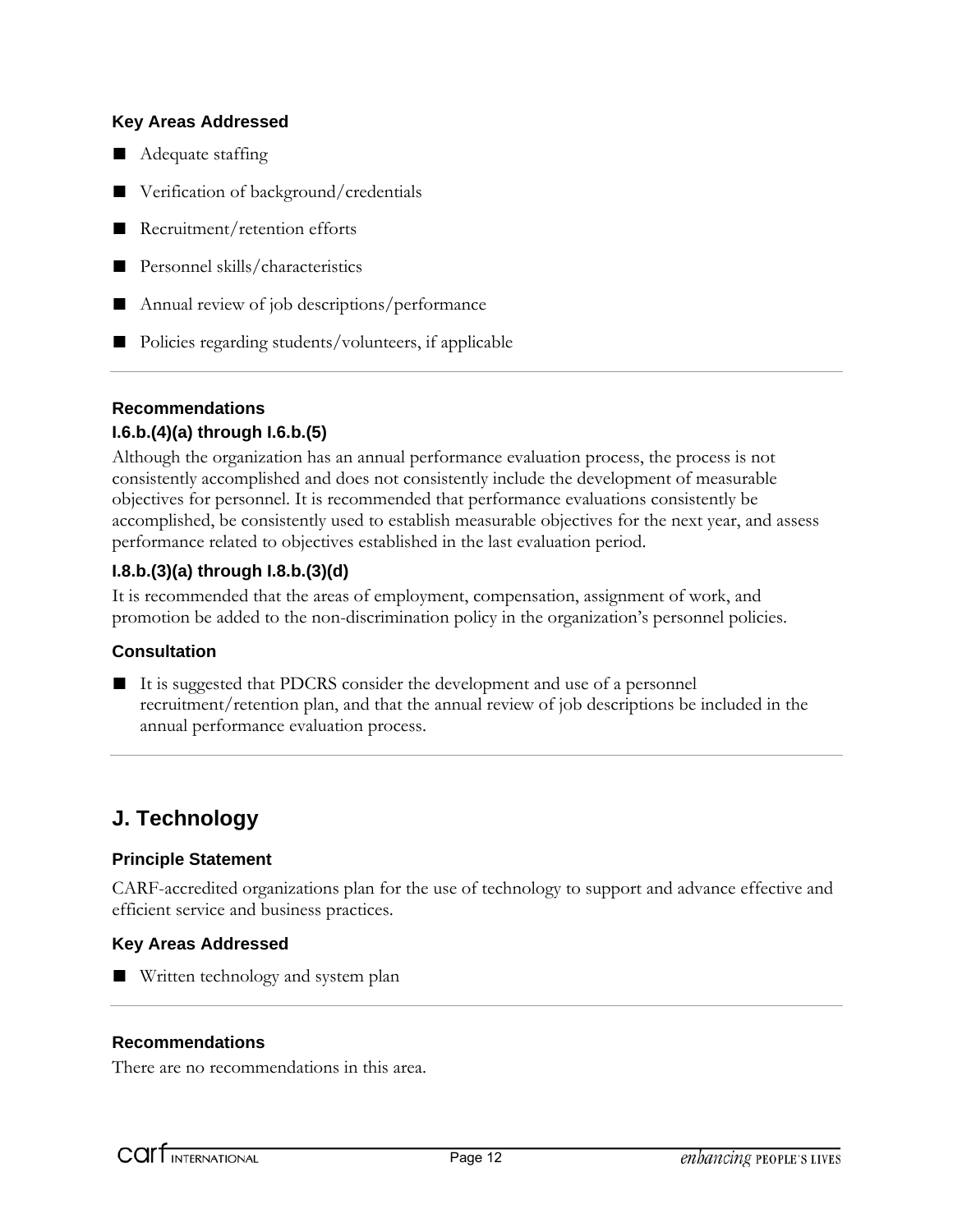#### **Consultation**

■ PDCRS has developed an appropriate technology plan and obtained an excellent proposal to upgrade its technology from an IT company, Connect IT. It is suggested that the organization move forward with the consultant's proposal in order to upgrade its technology.

## **K. Rights of Persons Served**

#### **Principle Statement**

CARF-accredited organizations protect and promote the rights of all persons served. This commitment guides the delivery of services and ongoing interactions with the persons served.

#### **Key Areas Addressed**

- Communication of rights
- Policies that promote rights
- Complaint, grievance, and appeals policy
- Annual review of complaints

#### **Recommendations**

There are no recommendations in this area.

#### **Consultation**

■ Although the complaint procedures and a welcome poster outlining the rights and responsibilities were posted within resident housing and could be very helpful to families, these were dense in wording and not particularly accessible to the persons served. It is suggested that the organization develop a more accessible format to make this information more available to the persons served. Ideas could include posters with fewer words and more pictures or video formats. Many examples exist within similar organizations.

## **L. Accessibility**

#### **Principle Statement**

CARF-accredited organizations promote accessibility and the removal of barriers for the persons served and other stakeholders.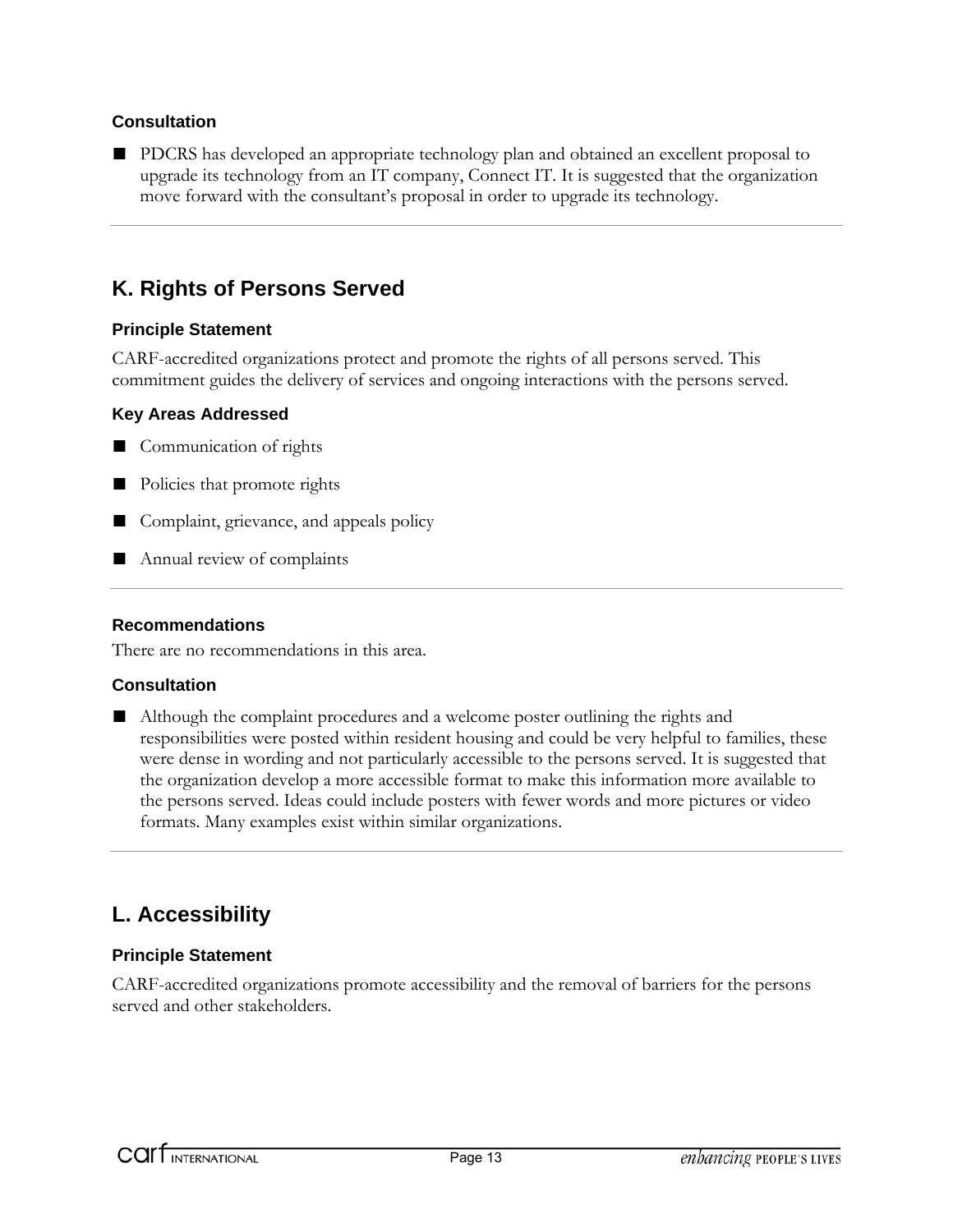#### **Key Areas Addressed**

- Written accessibility plan(s)
- Status report regarding removal of identified barriers
- Requests for reasonable accommodations

#### **Recommendations**

There are no recommendations in this area.

#### **Consultation**

■ In order to promote accessibility, it is suggested that the persons/families served be asked at intake if they have experienced any barriers accessing services, and that new personnel hires be asked if they need any reasonable accommodations. It is also suggested that the organization promote accessibility for the persons/families served in the community.

#### **M. Performance Measurement and Management**

#### **Principle Statement**

CARF-accredited organizations are committed to continually improving their organizations and service delivery to the persons served. Data are collected and information is used to manage and improve service delivery.

#### **Key Areas Addressed**

- Information collection, use, and management
- Setting and measuring performance indicators

#### **Recommendations**

There are no recommendations in this area.

#### **Consultation**

■ It is suggested that the organization's outcomes measurement and management system be updated, simplified, and streamlined in order to measure the specific outcomes desired by the persons served and other stakeholders.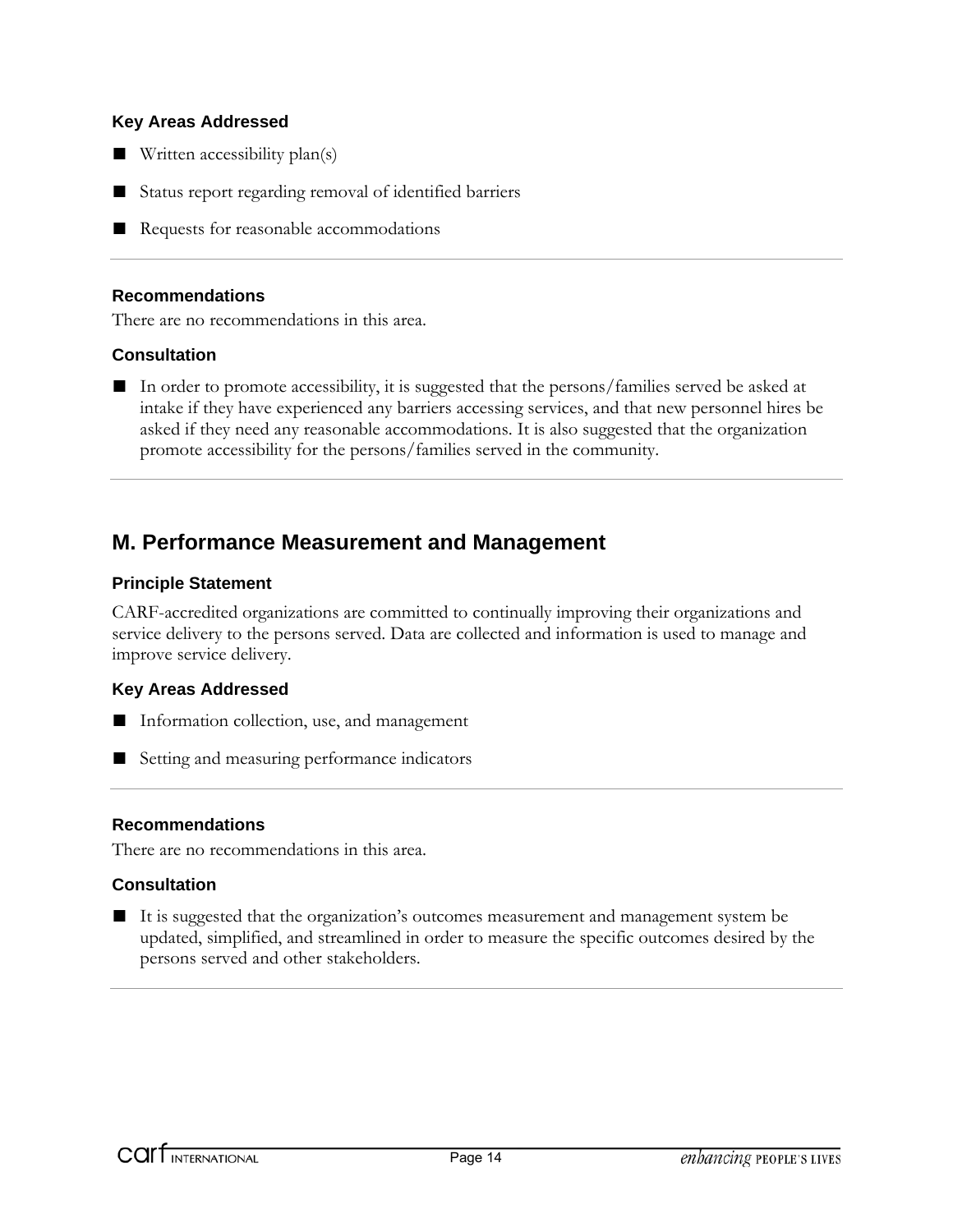## **N. Performance Improvement**

#### **Principle Statement**

The dynamic nature of continuous improvement in a CARF-accredited organization sets it apart from other organizations providing similar services. CARF-accredited organizations share and provide the persons served and other interested stakeholders with ongoing information about their actual performance as a business entity and their ability to achieve optimal outcomes for the persons served through their programs and services.

#### **Key Areas Addressed**

- Proactive performance improvement
- Performance information shared with all stakeholders

#### **Recommendations**

There are no recommendations in this area.

#### **Consultation**

- It is suggested that the organization's outcomes measurement and management reports be simplified and streamlined. The organization could use additional charts and graphs to report performance information in its annual report to its personnel, the persons served, and other stakeholders.
- It is suggested that the annual performance analysis succinctly identify areas needing performance improvement, consistently result in an action plan to address the improvements needed to reach established or revised performance goals, and consistently outline actions taken or changes made to improve performance.

# **SECTION 2. QUALITY INDIVIDUALIZED SERVICES AND SUPPORTS**

## **A. Program/Service Structure**

#### **Principle Statement**

A fundamental responsibility of the organization is to provide a comprehensive program structure. The staffing is designed to maximize opportunities for the persons served to obtain and participate in the services provided.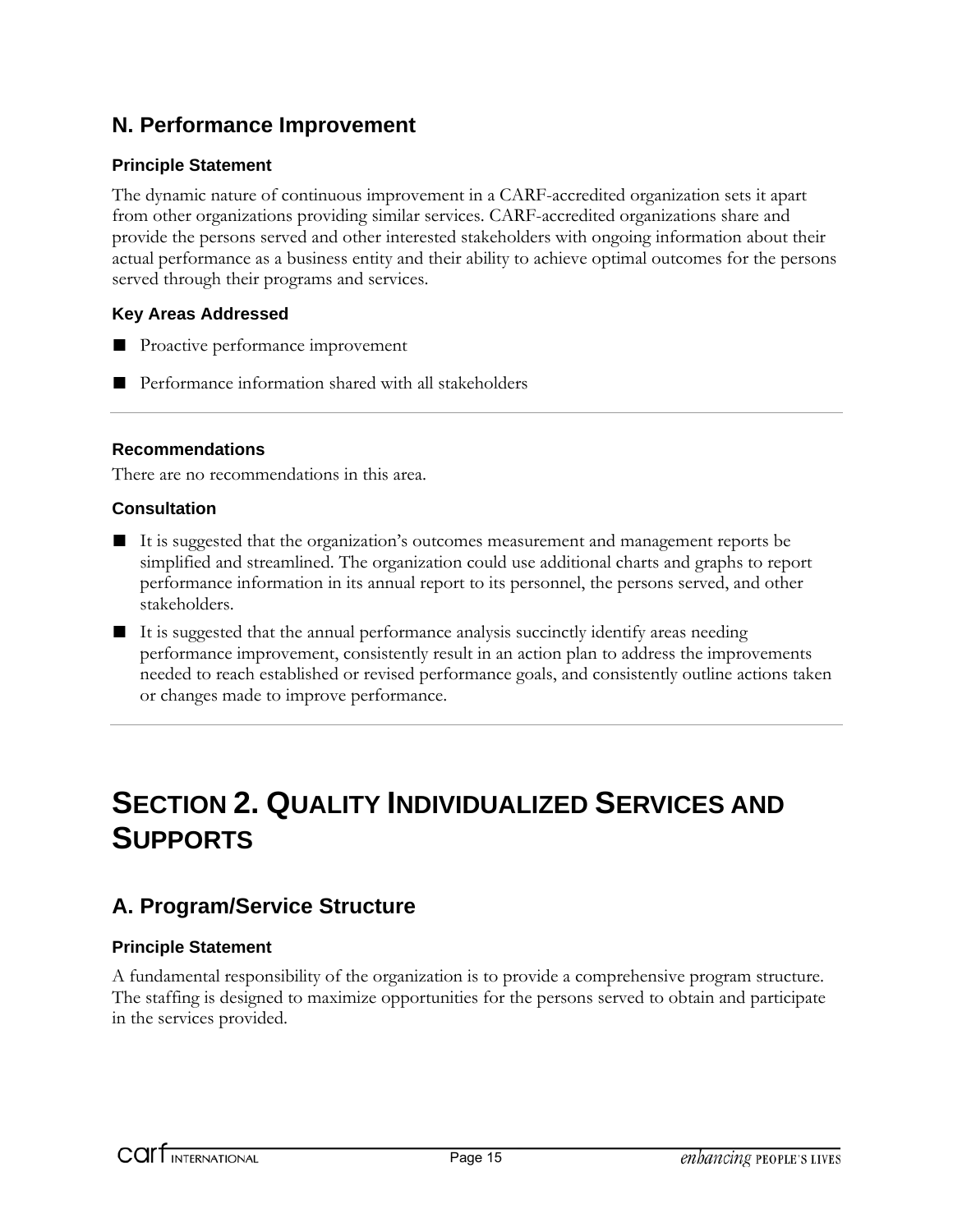#### **Key Areas Addressed**

- Services are person centred and individualized
- Persons are given information about the organization's purposes and ability to address desired outcomes
- Documented scope of services shared with stakeholders
- Service delivery based on accepted field practices
- Communication for effective service delivery
- Entrance/exit/transition criteria

#### **Recommendations**

There are no recommendations in this area.

## **B. Individual-Centred Service Planning, Design, and Delivery**

#### **Principle Statement**

Improvement of the quality of an individual's services/supports requires a focus on the person and/or family served and their identified strengths, abilities, needs, and preferences. The organization's services are designed around the identified needs and desires of the persons served, are responsive to their expectations, and are relevant to their maximum participation in the environments of their choice.

The person served participates in decision making, directing, and planning that affects his or her life. Efforts to include the person served in the direction or delivery of those services/ supports are evident. The service environment reflects identified cultural needs, practices, and diversity. The person served is given information about the purposes of the organization.

#### **Key Areas Addressed**

- Services are person-centred and individualized
- Persons are given information about the organization's purposes and ability to address desired outcomes

#### **Recommendations**

There are no recommendations in this area.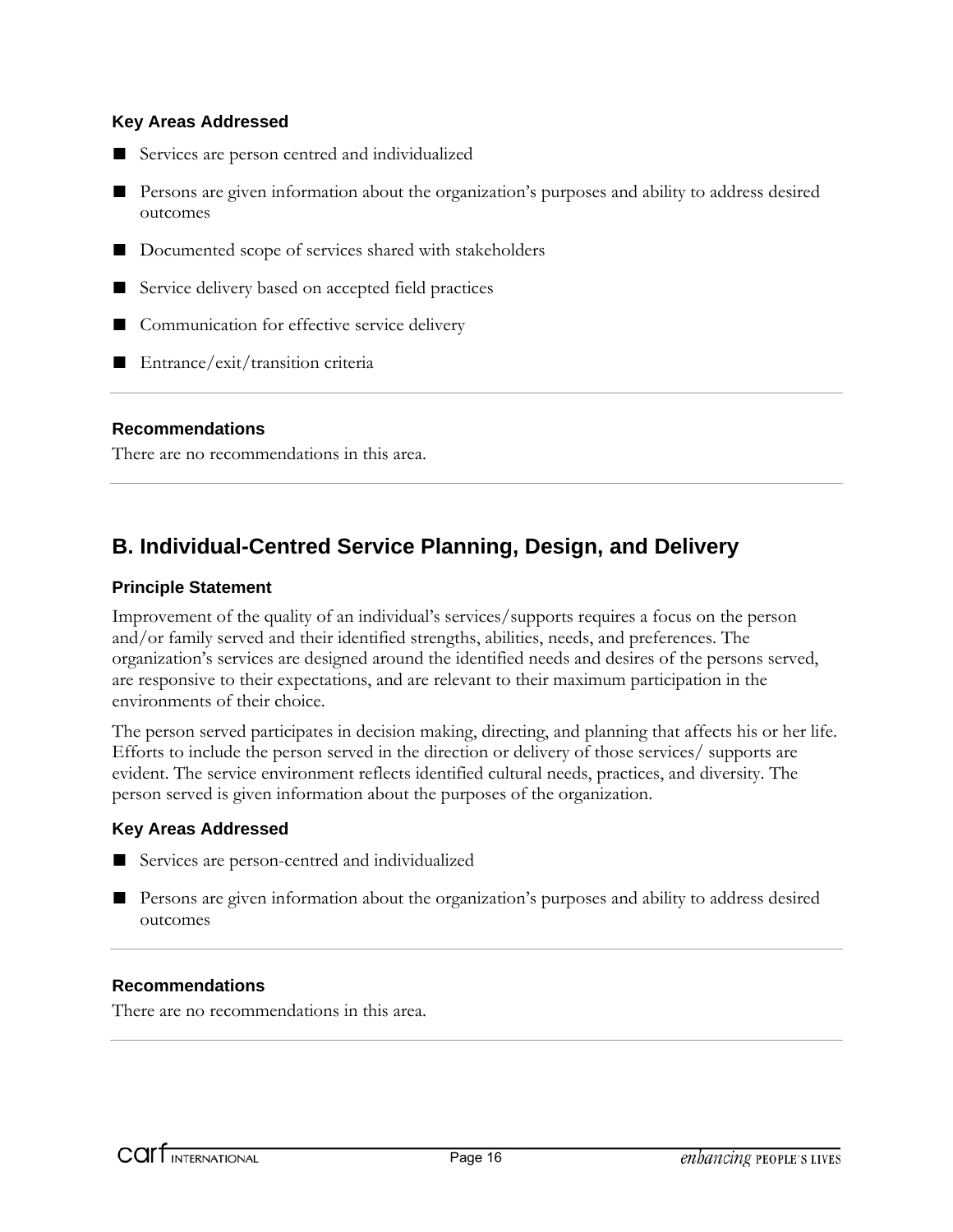## **C. Medication Monitoring and Management**

#### **Key Areas Addressed**

- Current, complete records of medications used by persons served
- Written procedures for storage and safe handling of medications
- Educational resources and advocacy for persons served in decision making
- Physician review of medication use
- Training and education for persons served regarding medications

#### **Recommendations**

#### **C.2.a.**

PDCRS keeps residents' medications in a locked cabinet; however, the key to this cabinet is accessible to residents or visitors. It is recommended that PDCRS develop written procedures to ensure greater security regarding potential access to medication.

## **F. Community Services Principle Standards**

#### **Key Areas Addressed**

- Access to community resources and services
- Enhanced quality of life
- Community inclusion
- Community participation

#### **Recommendations**

There are no recommendations in this area.

## **SECTION 3. EMPLOYMENT AND COMMUNITY SERVICES**

#### **Principle Statement**

An organization seeking CARF accreditation in the area of employment and community services assists the persons served through an individualized person-centred process to obtain access to the services, supports, and resources of their choice to achieve their desired outcomes. This may be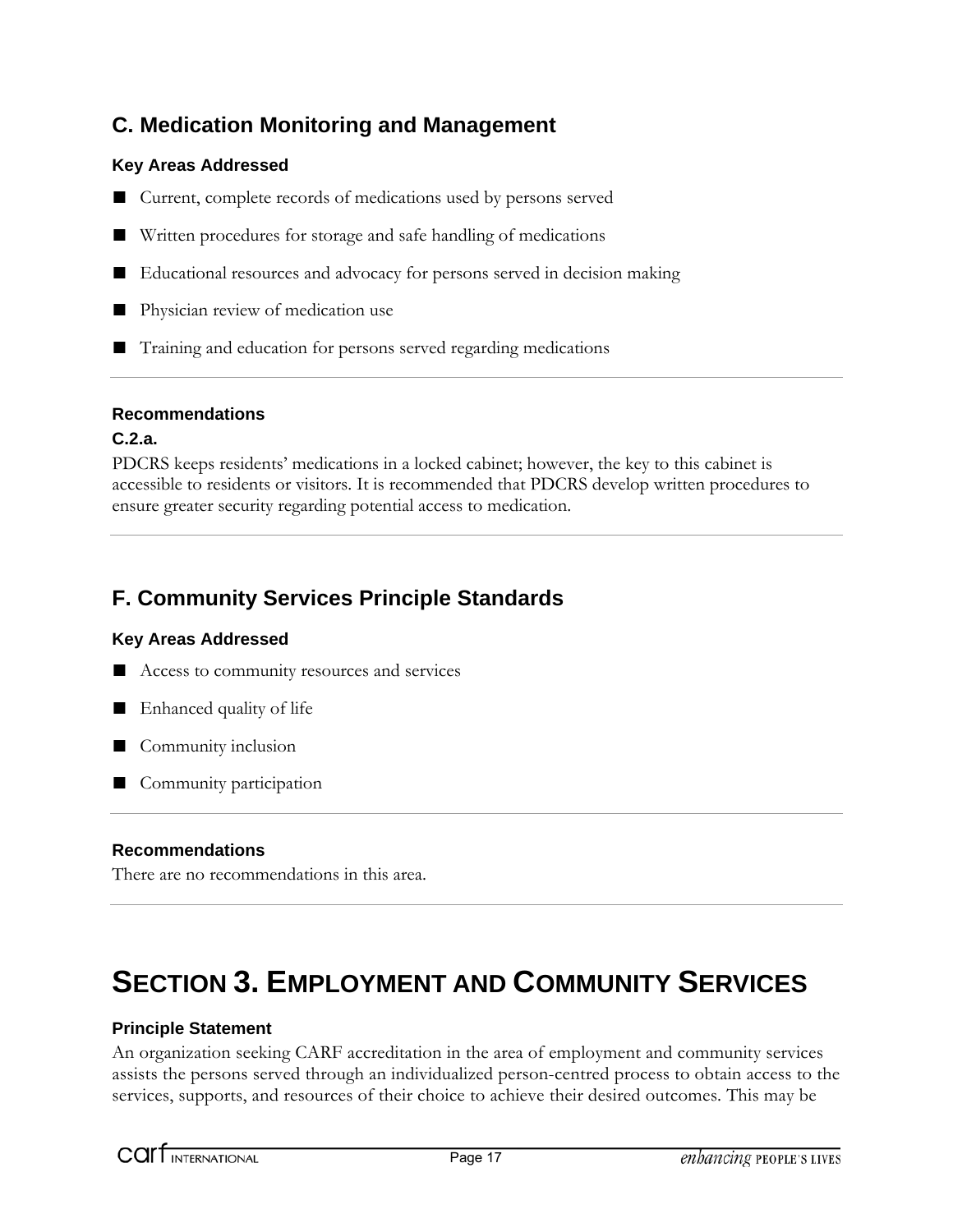accomplished by direct service provision, linkages to existing generic opportunities and natural supports in the community, or any combination of these. The persons served are included in their communities to the degree they desire.

The organization provides the persons served with information so that they may make informed choices and decisions. Although we use the phrase *person served*, this may also include *family served*, as appropriate to the service and the individual.

The services and supports are arranged and changed as necessary to meet the identified desires of the persons served. Service designs address identified individual, family, socioeconomic, and cultural preferences.

Depending on the program's scope of services, expected results from these services/supports may include:

- Increased inclusion in community activities.
- Increased or maintained ability to perform activities of daily living.
- Increased self-direction, self-determination, self-reliance, and self-esteem.
- Increased independence.
- Increased employment options.
- Employment obtained and maintained.
- Competitive employment.
- Economic self-sufficiency.

## **K. Community Housing**

#### **Principle Statement**

Community housing addresses the desires, goals, strengths, abilities, needs, health, safety, and life span issues of the persons served, regardless of the home in which they live and/or the scope, duration, and intensity of the services they receive. The residences in which services/supports are provided are typically owned, rented, leased, or operated directly by the organization, or may be owned, rented, or leased by a third party, such as a governmental entity. Providers exercise control over these sites in terms of having direct or indirect responsibility for the physical conditions of the facility.

Community housing is provided in partnership with individuals. These services/supports are designed to assist the persons served to achieve success in and satisfaction with community living. They may be temporary or long-term in nature. The services/supports are focused on home and community integration and engagement in productive activities. Community housing enhances the independence, dignity, personal choice, and privacy of the persons served. For persons in alcohol and other drug programs, these services/supports are focused on providing sober living environments to increase the likelihood of sobriety and abstinence and to decrease the potential for relapse.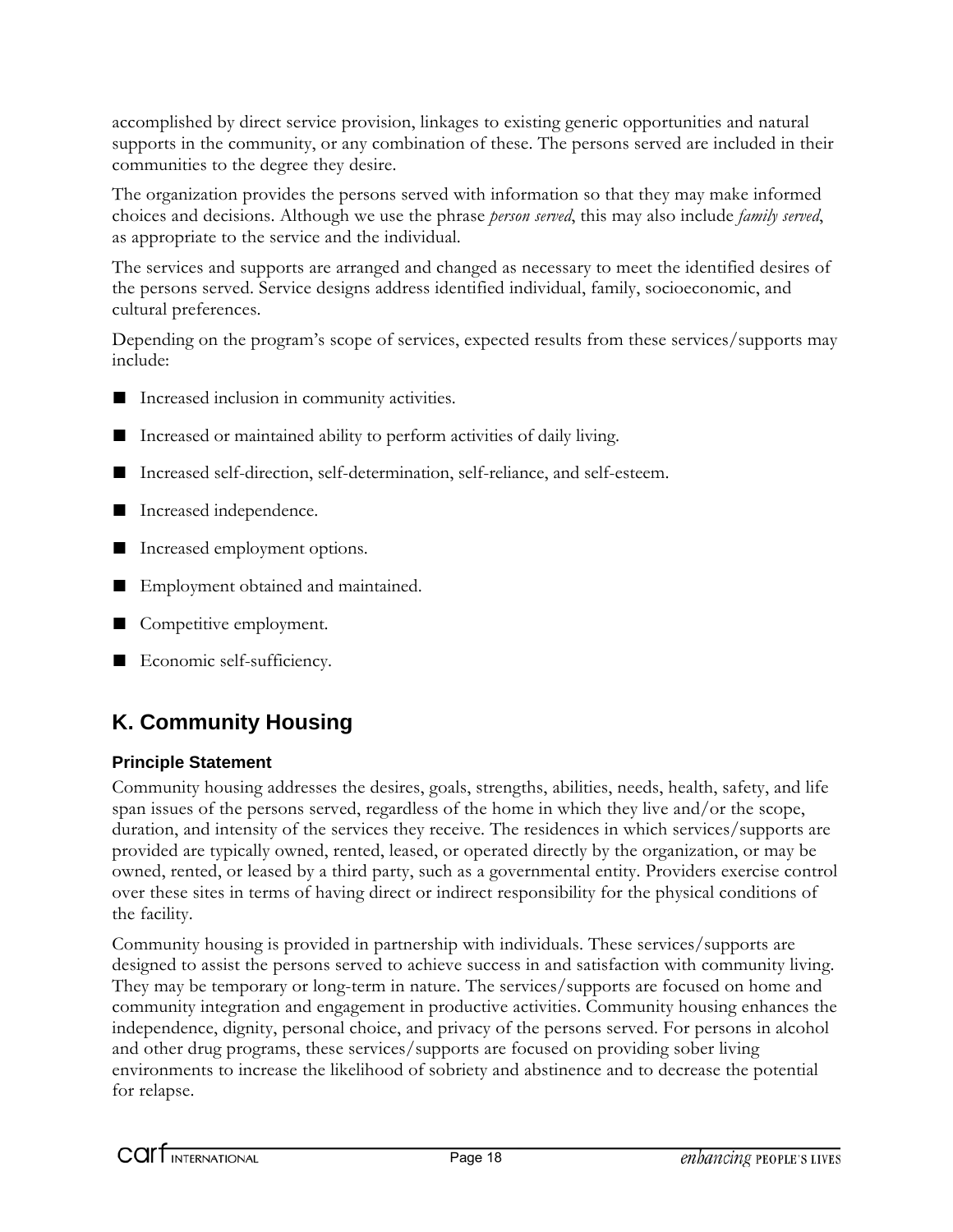Community housing programs may be referred to as group homes, halfway houses, three-quarter way houses, recovery residences, sober housing, domestic violence or homeless shelters, and safe houses. These programs may be located in rural or urban settings and in houses, apartments, townhouses, or other residential settings owned, rented, leased, or operated by the organization. They may include congregate living facilities and clustered homes/apartments in multiple-unit settings. These residences are often physically integrated into the community, and every effort is made to ensure that they approximate other homes in their neighbourhoods in terms of size and number of individuals.

Community housing may include either or both of the following:

- Transitional living that provides interim supports and services for persons who are at risk of institutional placement, persons transitioning from institutional settings, or persons who are homeless. Transitional living is typically provided for six to twelve months and can be offered in congregate settings that may be larger than residences typically found in the community.
- Long-term housing that provides stable, supported community living or assists the persons served to obtain and maintain safe, affordable, accessible, and stable housing.

The residences in which Community Housing services are provided must be identified in the Intent to Survey. These sites will be visited during the survey process and identified in the survey report and accreditation outcome as a site at which the organization provides a Community Housing program.

#### **Key Areas Addressed**

- Safe, secure, private location
- In-home safety needs
- Options to make changes in living arrangements
- Support to persons as they explore alternatives
- Access as desired to community activities
- System for on-call availability of personnel

#### **Recommendations**

There are no recommendations in this area.

## **P. Community Integration**

#### **Principle Statement**

Community integration is designed to help persons to optimize their personal, social, and vocational competency to live successfully in the community. Persons served are active partners in determining the activities they desire to participate in. Therefore, the settings can be informal to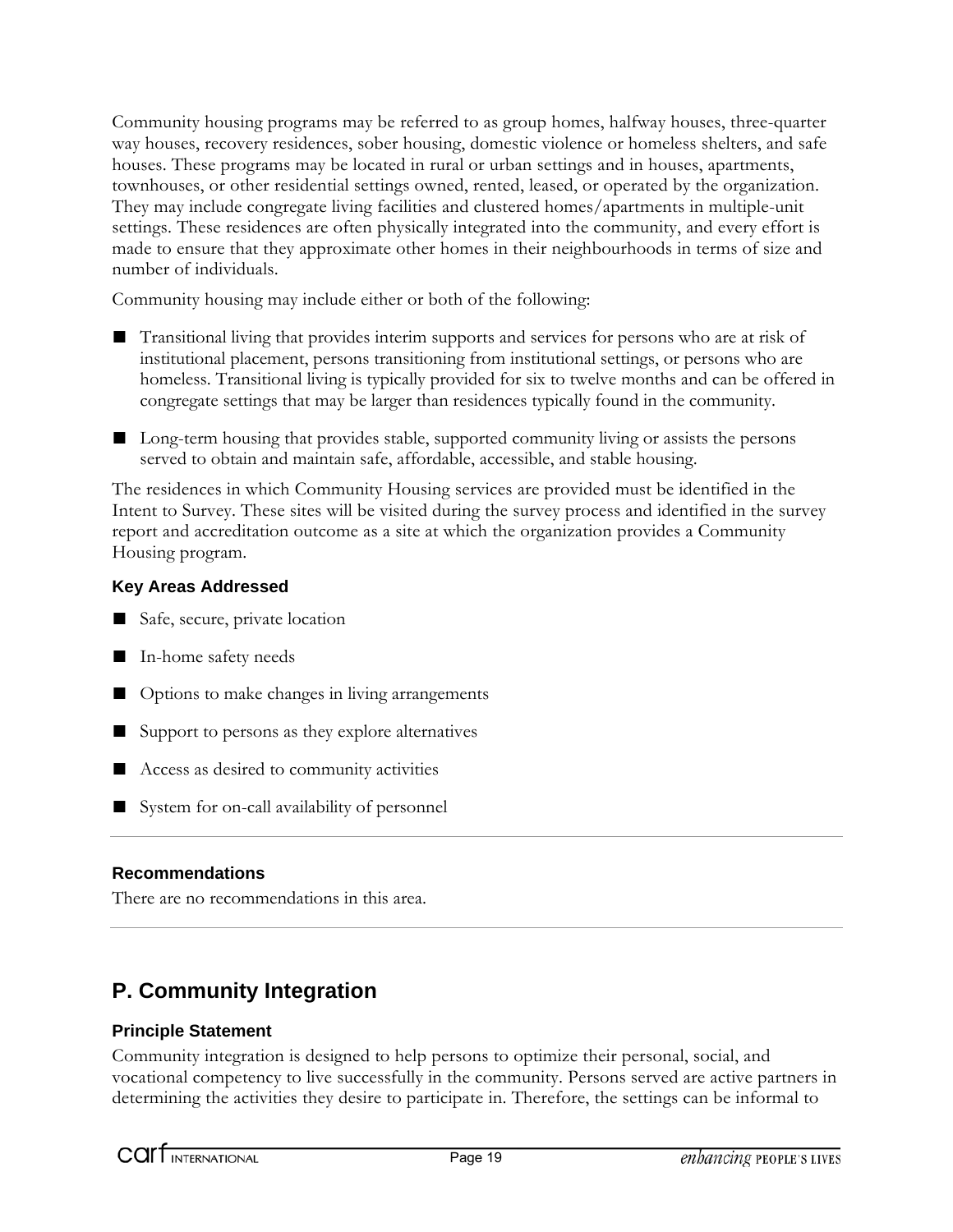reduce barriers between staff members and persons served. An activity centre, a day program, a clubhouse, and a drop-in centre are examples of community integration services. Consumer-run programs are also included.

Community integration provides opportunities for the community participation of the persons served. The organization defines the scope of these services and supports based on the identified needs and desires of the persons served. This may include services for persons who without this option are at risk of receiving services full-time in more restrictive environments with intensive levels of supports such as hospitalization or nursing home care. A person may participate in a variety of community life experiences or interactions that may include, but are not limited to:

- Leisure or recreational activities.
- Communication activities.
- Spiritual activities.
- Cultural activities.
- Pre-vocational experiences.
- Vocational pursuits.
- Development of work attitudes.
- Employment activities.
- Volunteerism in the community.
- Educational and training activities.
- Development of living skills.
- Health and wellness promotion.
- Orientation, mobility, and destination training.
- Access and utilization of public transportation.
- Interacting with volunteers from the community in program activities.
- Community collaborations and social connections developed by the program (partnerships with community entities such as senior centres, arts councils, etc.).

#### **Key Areas Addressed**

■ Opportunities for community participation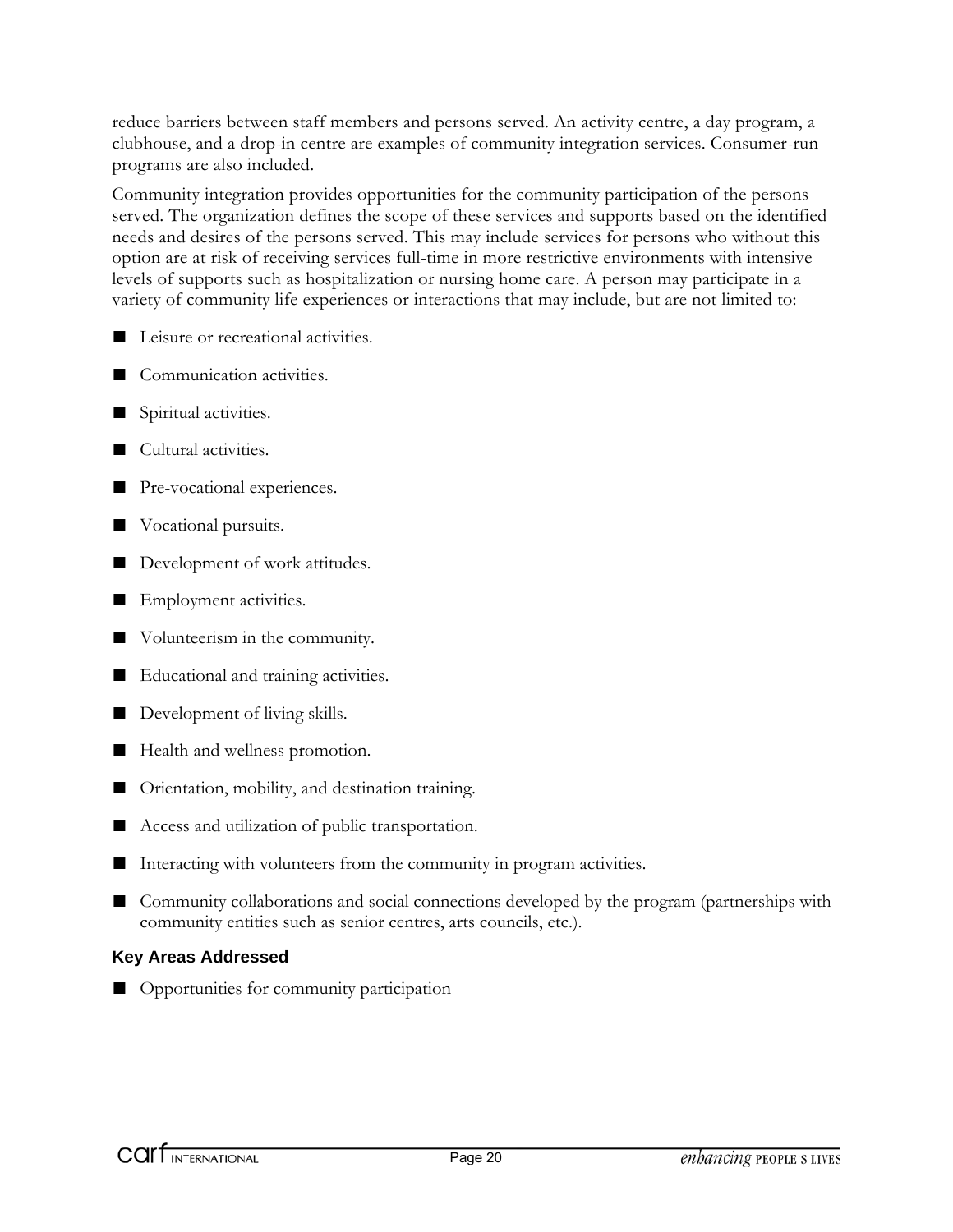There are no recommendations in this area.

# **SECTION 4. PSYCHOSOCIAL REHABILITATION PROGRAMS**

#### **Principle Statement**

The standards in this section are taken from the *2013 Behavioural Health Standards Manual.* Behavioural health programs are organized and designed to provide services for persons who have or who are at risk of having psychiatric disabilities/disorders, harmful involvement with alcohol and/or other drugs, or who have other behavioural health needs. Through a team approach, the goal of each such program is to improve the quality of life and the functional abilities of the persons served. Each program selected for accreditation demonstrates cultural competence and relevance. Family members and significant others are involved in the programs of the persons served, as appropriate and to the extent possible.

## **A. Program/Service Structure**

#### **Principle Statement**

A fundamental responsibility of the organization is to provide a comprehensive program structure. The staffing is designed to maximize opportunities for the persons served to obtain and participate in the services provided.

#### **Key Areas Addressed**

- Written program plan
- Crisis intervention provided
- Medical consultation
- Services relevant to diversity
- Assistance with advocacy and support groups
- Team composition/duties
- Relevant education
- Clinical supervision
- Family participation encouraged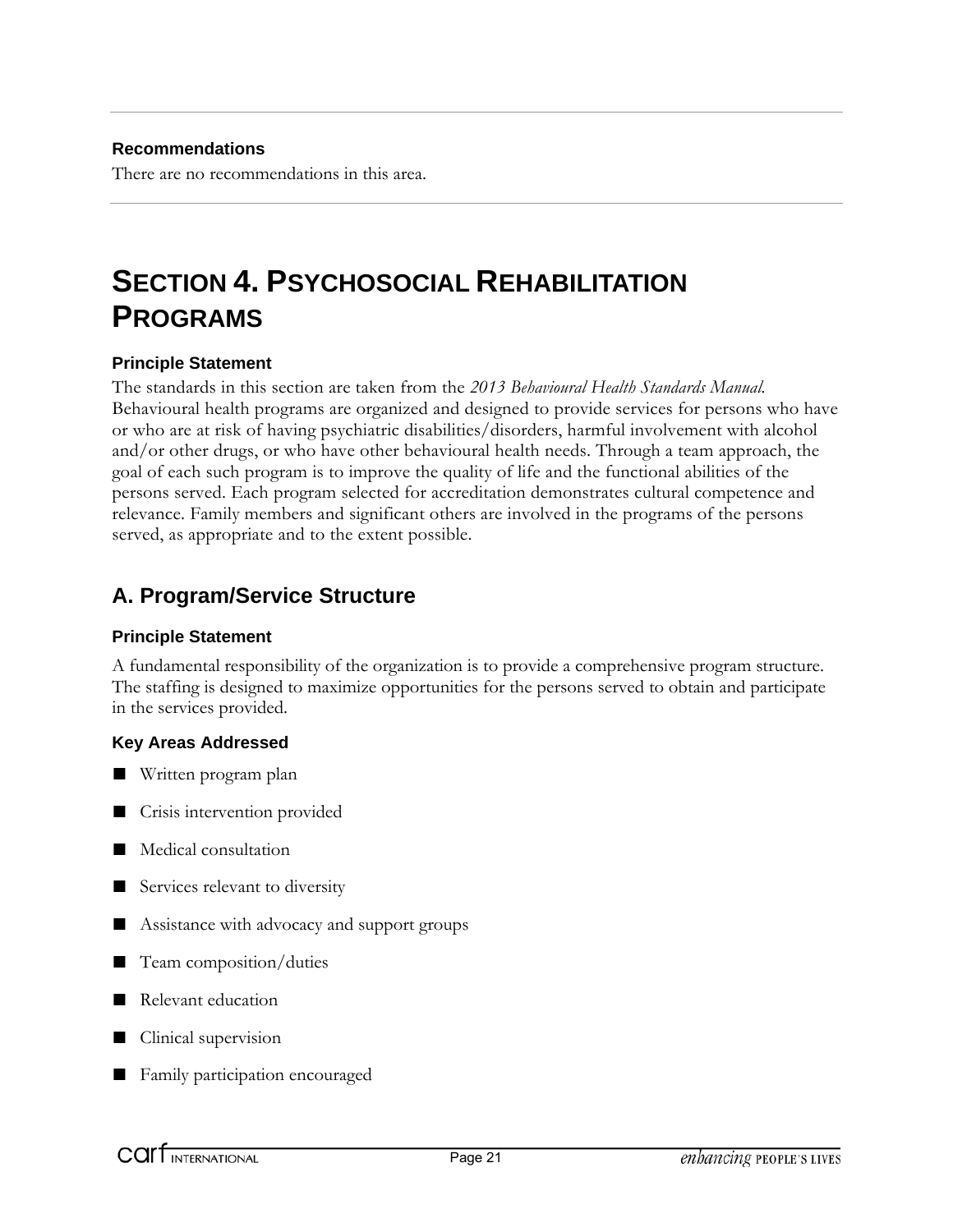There are no recommendations in this area.

## **B. Medication Use**

#### **Principle Statement**

Medication use is the practice of handling, prescribing, dispensing, and/or administering medications to persons served in response to specific symptoms, behaviours, and conditions for which the use of medications is indicated and deemed efficacious. Medication use may include self administration, or be provided by personnel of the organization or under contract with a licensed individual. Medication use is directed towards maximizing the functioning of the persons served while reducing their specific symptoms and minimizing the impact of side effects.

Medication use includes prescribed or sample medications, and may include over-the-counter or alternative medications provided to the person served as part of the therapeutic treatment/service program. Alternative medications can include herbal or mineral supplements, vitamins, homeopathic remedies, hormone therapy, or culturally specific treatments.

Medication control is identified as the process of physically controlling, transporting, storing, and disposing of medications, including those self administered by the person served.

Self administration for adults is the application of a medication (whether by injection, inhalation, oral ingestion, or any other means) by the person served, to his/her body; and may include the organization storing the medication for the person served, or may include staff handing the bottle or blister-pak to the person served, instructing or verbally prompting the person served to take the medication, coaching the person served through the steps to ensure proper adherence, and closely observing the person served self-administering the medication.

Self administration by children or adolescents in a residential setting must be directly supervised by personnel, and standards related to medication use applied.

Dispensing is considered the practice of pharmacy; the process of preparing and delivering a prescribed medication (including samples) that has been packaged or re-packaged and labelled by a physician or pharmacist or other qualified professional licensed to dispense (for later oral ingestion, injection, inhalation, or other means of administration).

Prescribing is evaluating, determining what agent is to be used by and giving direction to a person served (or family/legal guardian), in the preparation and administration of a remedy to be used in the treatment of disease. It includes a verbal or written order, by a qualified professional licensed to prescribe, that details what medication should be given to whom, in what formulation and dose, by what route, when, how frequently, and for what length of time.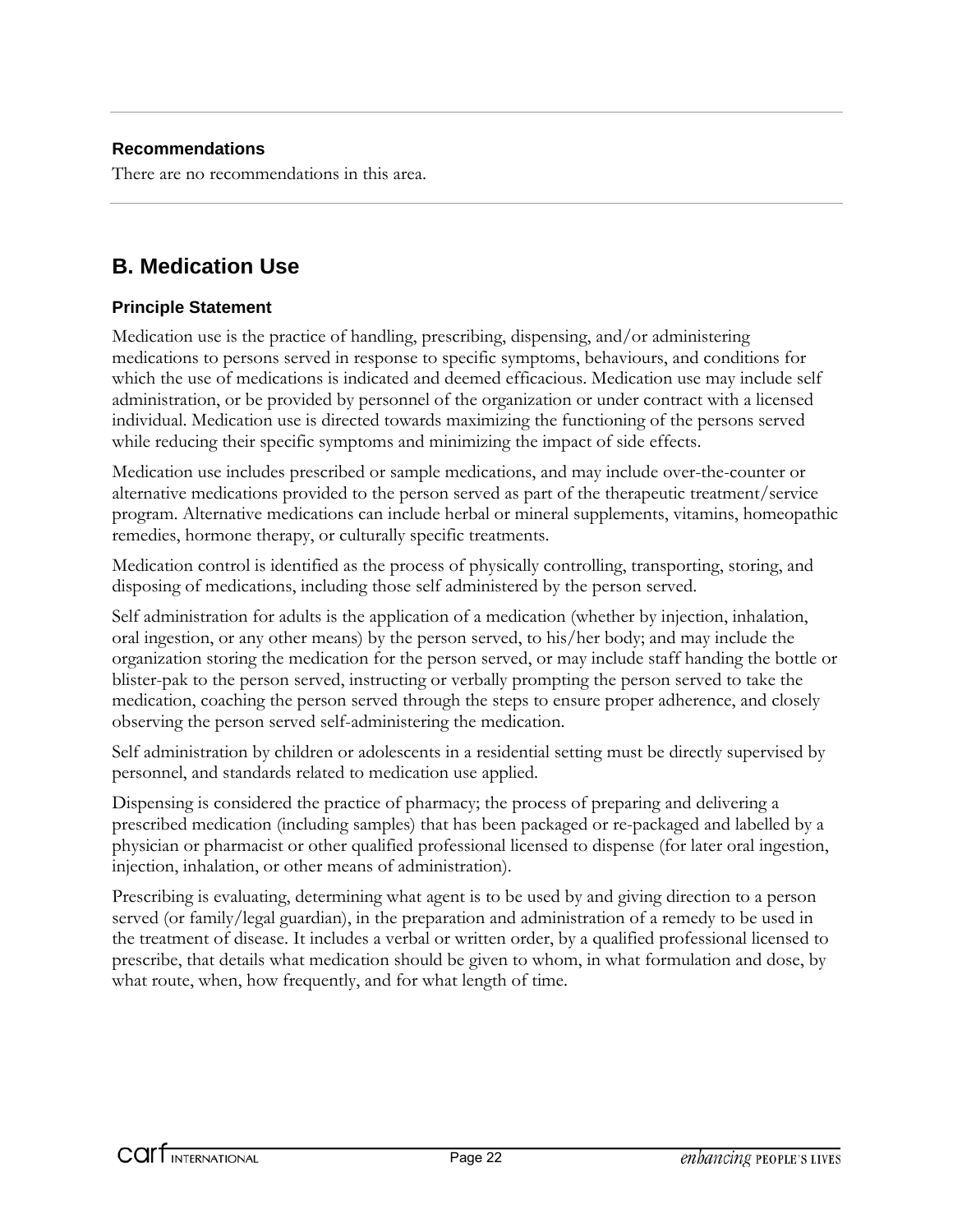#### **Key Areas Addressed**

- Individual records of medication
- Physician review
- Policies and procedures for prescribing, dispensing, and administering medications
- Training regarding medications
- Policies and procedures for safe handling of medication

#### **Recommendations**

There are no recommendations in this area.

## **C. Non-violent Practices**

#### **Principle Statement**

Programs strive to be learning environments and to support persons served in the development of recovery, resiliency, and wellness. Relationships are central to supporting individuals in recovery and wellness. Programs are challenged to establish quality relationships as a foundation to supporting recovery and wellness. Providers need to be mindful of developing cultures that create healing, healthy and safe environments, and include the following:

#### ■ Engagement

- Partnership—power with, not over
- Holistic approaches
- Respect
- Hope
- Self-direction

Programs need to recognize that individuals may require supports to fully benefit from their services. Staff are expected to access or provide those supports wanted and needed by the individual. Supports may include environmental supports, verbal prompts, written expectations, clarity of rules and expectations, or praise and encouragement.

Even with supports, there are times when individuals may show signs of fear, anger, or pain, which may lead to aggression or agitation. Staff members are trained to recognize and respond to these signs through de-escalation, changes to physical environmental, implementation of meaningful and engaging activities, redirection, active listening, etc. On the rare occasions when these interventions are not successful and there is imminent danger of serious harm, seclusion or restraint may be used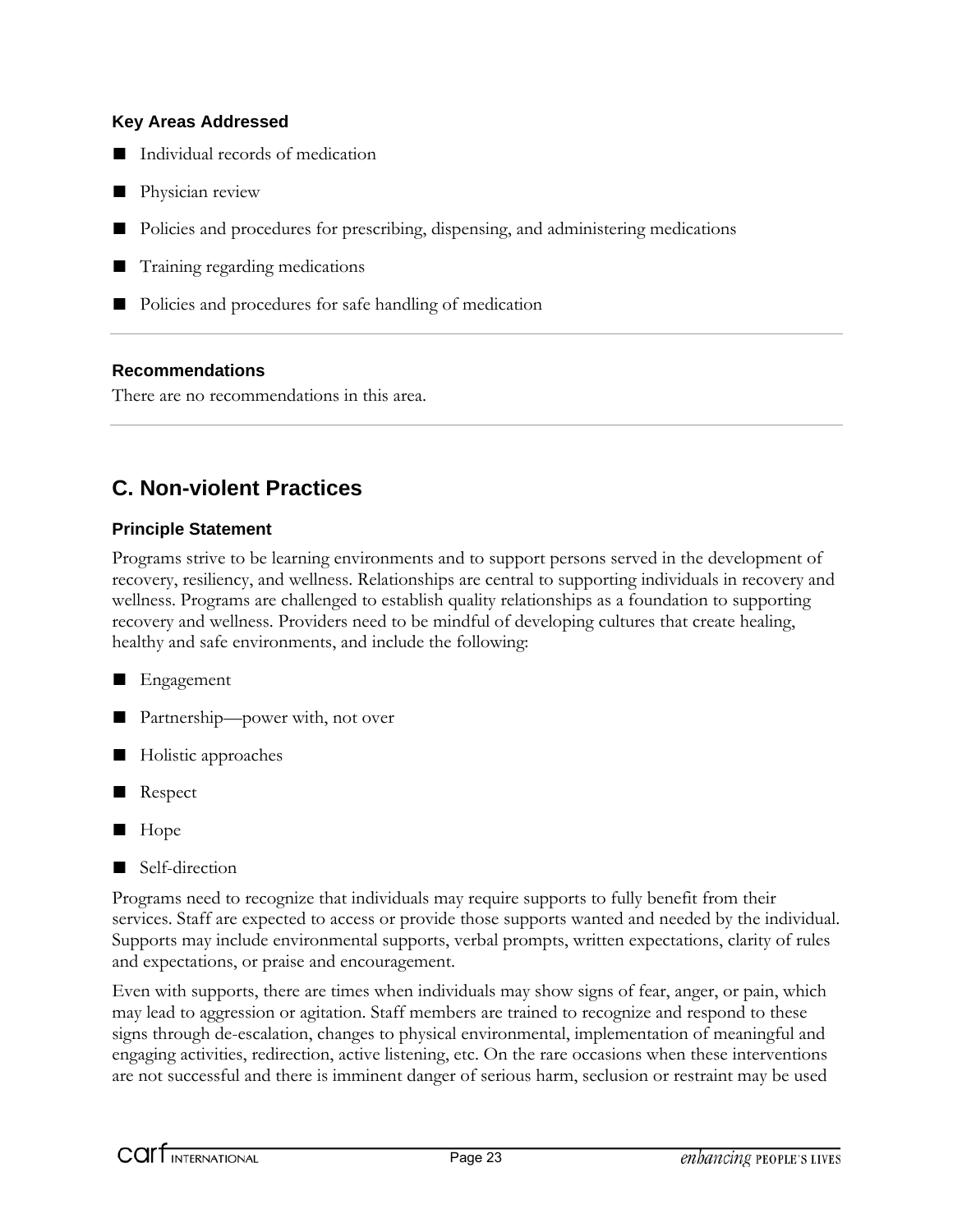to ensure safety. Seclusion and restraint are never considered treatment interventions; they are always considered actions of last resort. The use of seclusion and restraint must always be followed by a full review, as part of the process to eliminate the use of these in the future.

The goal is to eliminate the use of seclusion and restraint in employment and community services, as the use of seclusion or restraint creates potential physical and psychological dangers to the persons subject to the interventions, to the staff members who administer them, or those who witness the practice. Each organization still utilizing seclusion or restraint should have the elimination thereof as an eventual goal.

Restraint is the use of physical force or mechanical means to temporarily limit a person's freedom of movement; chemical restraint is the involuntary administration of medication, in immediate response to a dangerous behaviour, to temporarily subdue a person or manage their behaviour. Restraints used as an assistive device for persons with physical or medical needs are not considered restraints for purposes of this section. Briefly holding a person served, without undue force, for the purpose of comforting him or her or to prevent self-injurious behaviour or injury to self, or holding a person's hand or arm to safely guide him or her from one area to another, is not a restraint. Separating individuals threatening to harm one another, without implementing restraints, is not considered restraint.

Seclusion refers to restriction of the person served to a segregated room with the person's freedom to leave physically restricted. Voluntary time out is not considered seclusion, even though the voluntary time out may occur in response to verbal direction; the person served is considered in seclusion if freedom to leave the segregated room is denied.

Seclusion or restraint by trained and competent personnel is used only when other less restrictive measures have been found to be ineffective to protect the person served or others from injury or serious harm. Peer restraint is not considered an acceptable alternative to restraint by personnel. Seclusion or restraint is not used as a means of coercion, discipline, convenience, or retaliation.

In a correctional setting, the use of seclusion or restraint for purposes of security is not considered seclusion or restraint under these standards. Security doors designed to prevent elopement or wandering are not considered seclusion or restraint. Security measures for forensic purposes, such as the use of handcuffs instituted by law enforcement personnel, are not subject to these standards. When permissible, consideration is made to removal of physical restraints while the person is receiving services in the behavioural health care setting.

#### **Key Areas Addressed**

- Training and procedures supporting non-violent practices
- Policies and procedures for use of seclusion and restraint
- Patterns of use reviewed
- Persons trained in use
- Plans for reduction/elimination of use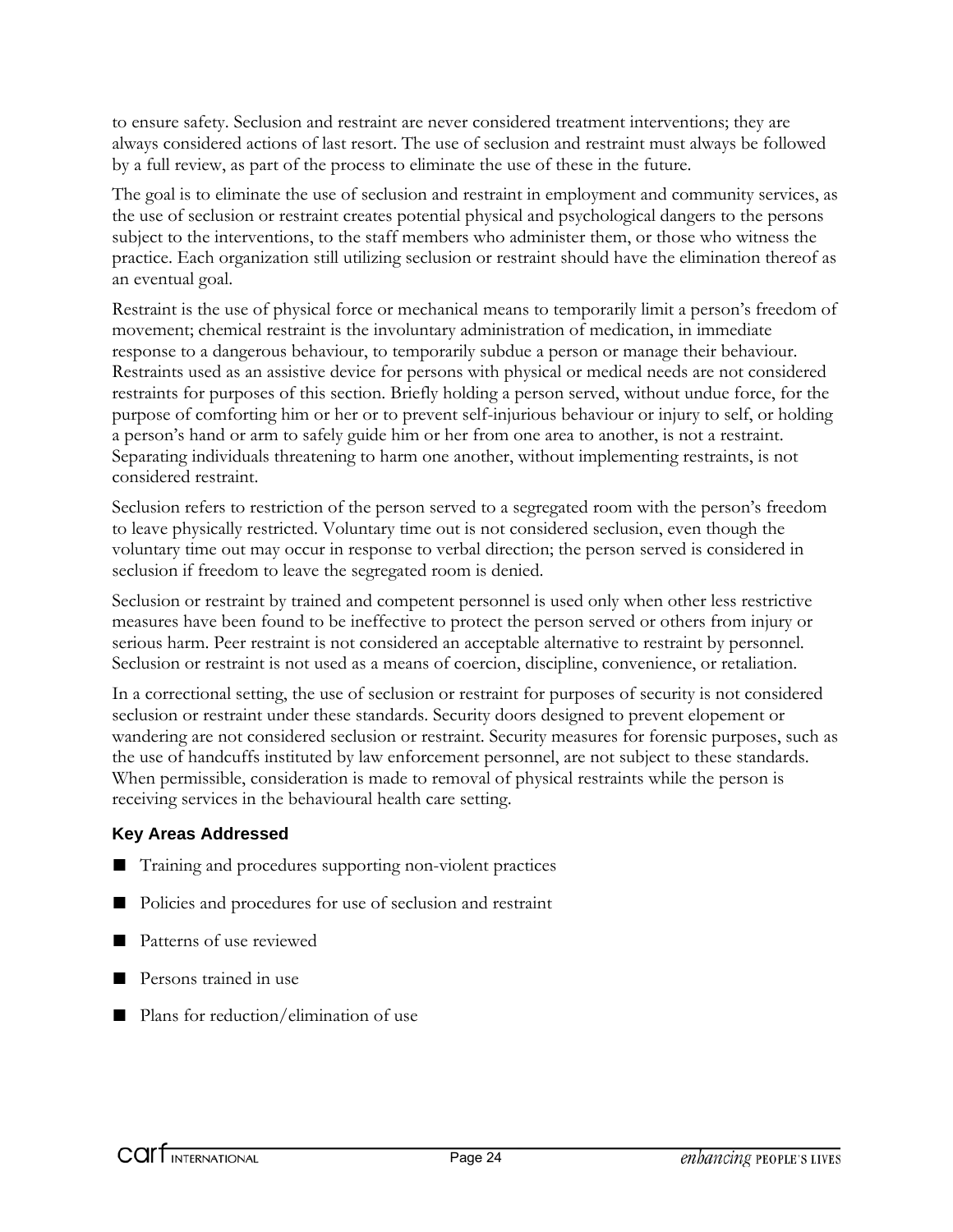There are no recommendations in this area.

## **J. Diversion**

#### **Principle Statement**

Diversion programs may include programs traditionally thought of as intervention that focus on changing outcomes for persons served and targeting antecedents of the problem. Diversion programs utilize strategies designed to intervene with at-risk or identified individuals to reduce or eliminate identified concerns. Diversion programs may serve persons on a voluntary and/or involuntary basis. Programs that serve persons on an involuntary basis are designed to implement special strategies for engaging this population.

Diversion programs target persons who are exhibiting early signs of identified problems and are at risk for continued or increased problems. Diversion programs may include programs such as DUI/OWI classes, anger management or domestic violence groups, juvenile justice/court diversion, substance abuse diversion, truancy diversion, report centres, home monitoring, afterschool tracking, and building healthy relationships.

#### **Key Areas Addressed**

- Personnel qualifications
- Public awareness
- Appropriate program activities
- Program strategies

#### **Recommendations**

There are no recommendations in this area.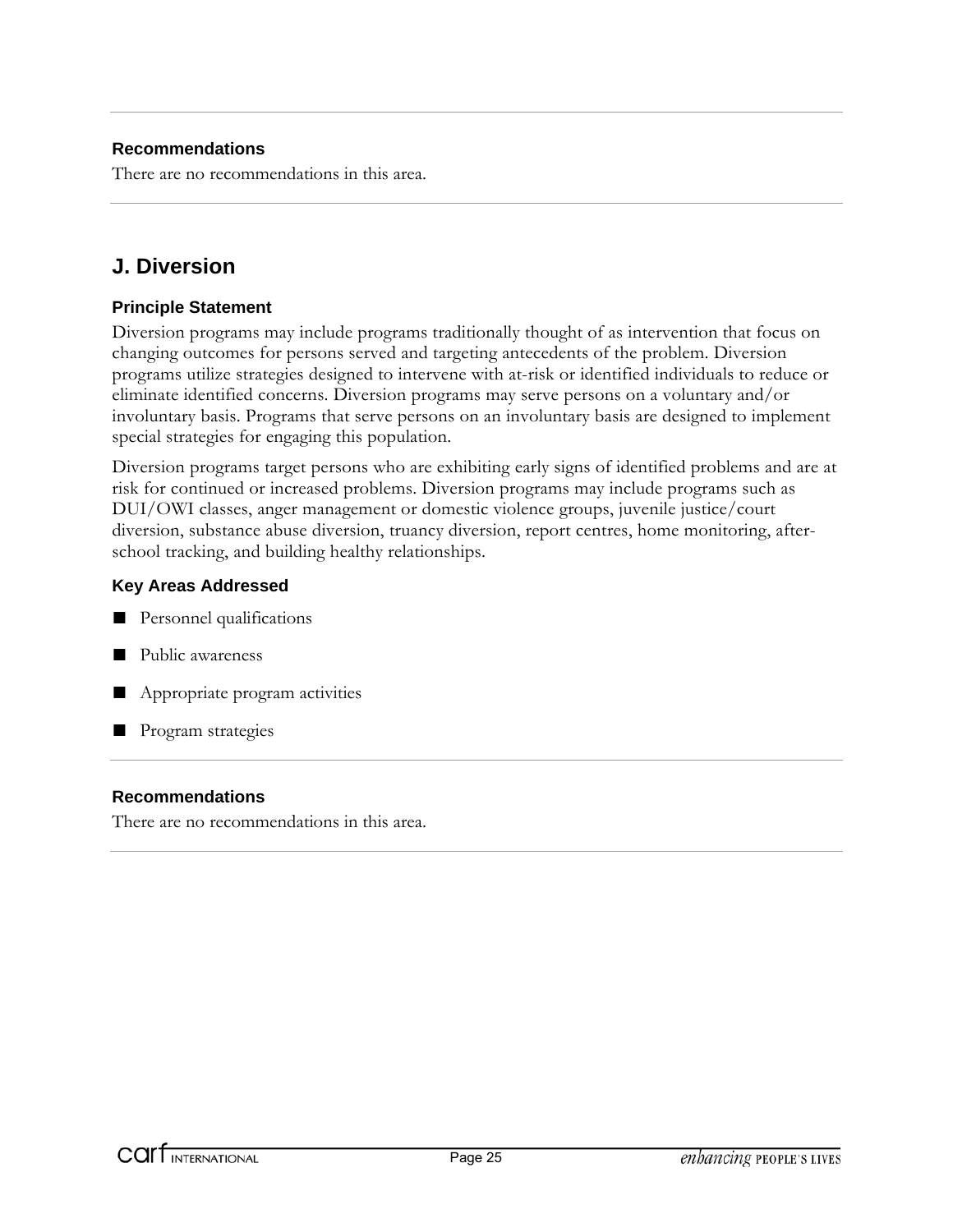**Standards from the** *2013 Child and Youth Services Standards Manual* **were also applied during this survey. The following sections of this report reflect the application of those standards.** 

# **SECTION 2. CHILD AND YOUTH SERVICES GENERAL PROGRAM STANDARDS**

#### **Principle Statement**

For an organization to achieve quality services, the philosophical foundation of child- and familycentred care practices must be demonstrated. Children/youths and families are involved in the design, implementation, delivery, and ongoing evaluation of applicable services offered by the organization. A commitment to quality and the involvement of the persons served span the entire time that they are involved with the organization. The service planning process is individualized, establishing goals and objectives that incorporate the unique strengths, needs, abilities, and preferences of the person served. The persons served have the opportunity to transition easily through a system of care.

## **A. Program/Service Structure**

#### **Principle Statement**

A fundamental responsibility of the organization is to provide a comprehensive program structure. The staffing is designed to maximize opportunities for the persons served to obtain and participate in the services provided.

The organization, where appropriate, provides information to the child/youth served and in collaboration with the parent and/or legal representative.

Child- and family-centred care includes the following:

- Recognition that, when possible, the family is the constant in the child's/youth's life, while the service systems and personnel within those systems fluctuate.
- Facilitation of family-professional collaboration at all levels of care.
- Sharing of unbiased and complete information about a child's/youth's care on an ongoing basis, in an appropriate and supportive manner.
- Implementation of appropriate policies and programs that are comprehensive and provide necessary support to meet the needs of children/youths and families.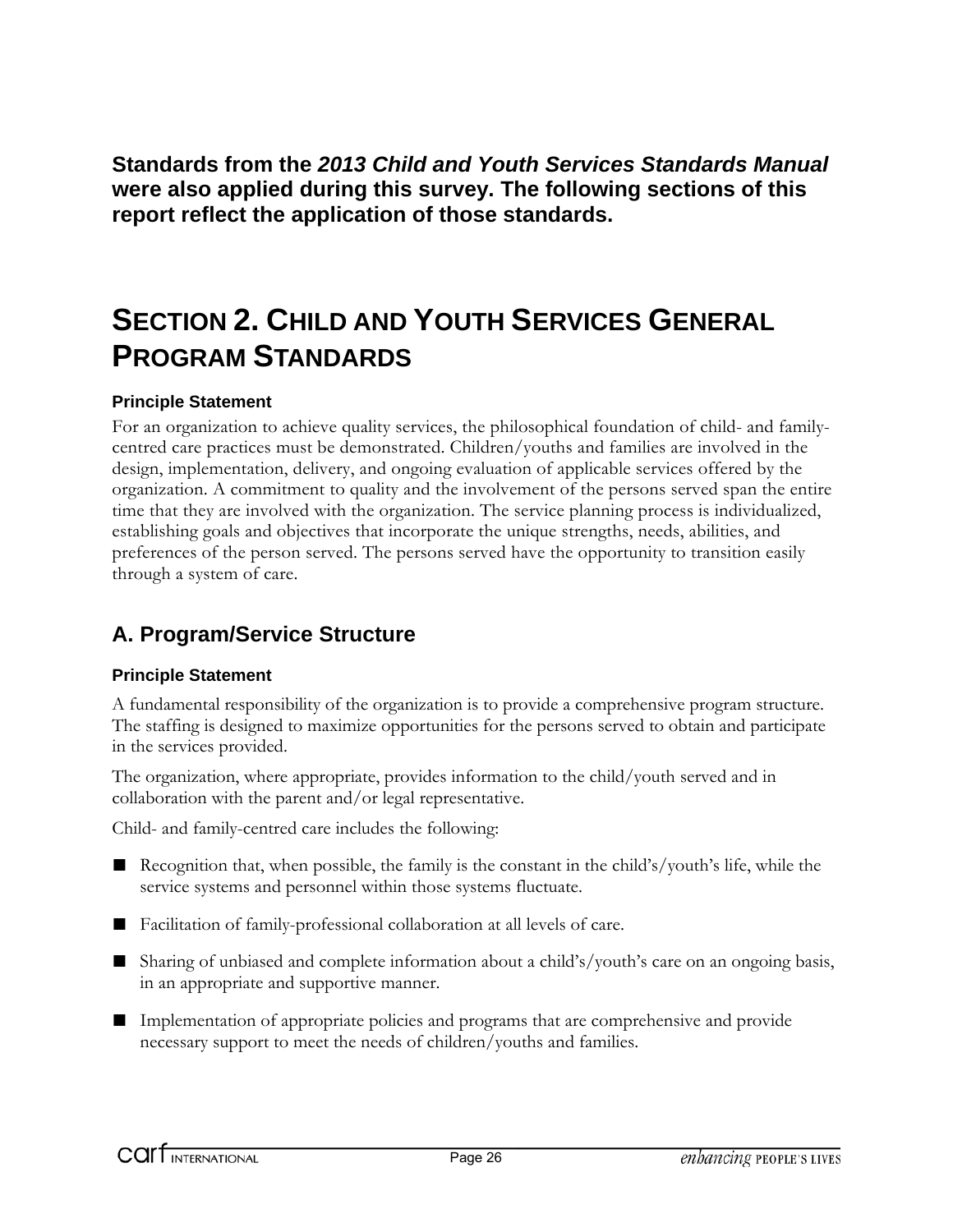- Recognition of child/youth and family strengths and individuality and respect for different methods of coping.
- Understanding and incorporating the developmental needs of children/youths and families into service systems.
- Assurance that the design of health and social service delivery systems is flexible, accessible, and responsive to the needs of children/youth and families.

#### **Key Areas Addressed**

- Written plan that guides service delivery
- Team member responsibilities
- Developmentally appropriate surroundings and equipment
- Crisis intervention provided
- Medical consultation
- Services relevant to diversity
- Collaborative partnerships
- Child/youth/family role in decision making
- Policies and procedures that facilitate collaboration
- Qualifications and competency of direct service staff
- Family participation
- Team composition/duties
- Relevant education
- Clinical supervision
- Assistance with advocacy and support groups
- Effective information sharing
- Arrangement of provision of appropriate services
- Gathering customer satisfaction information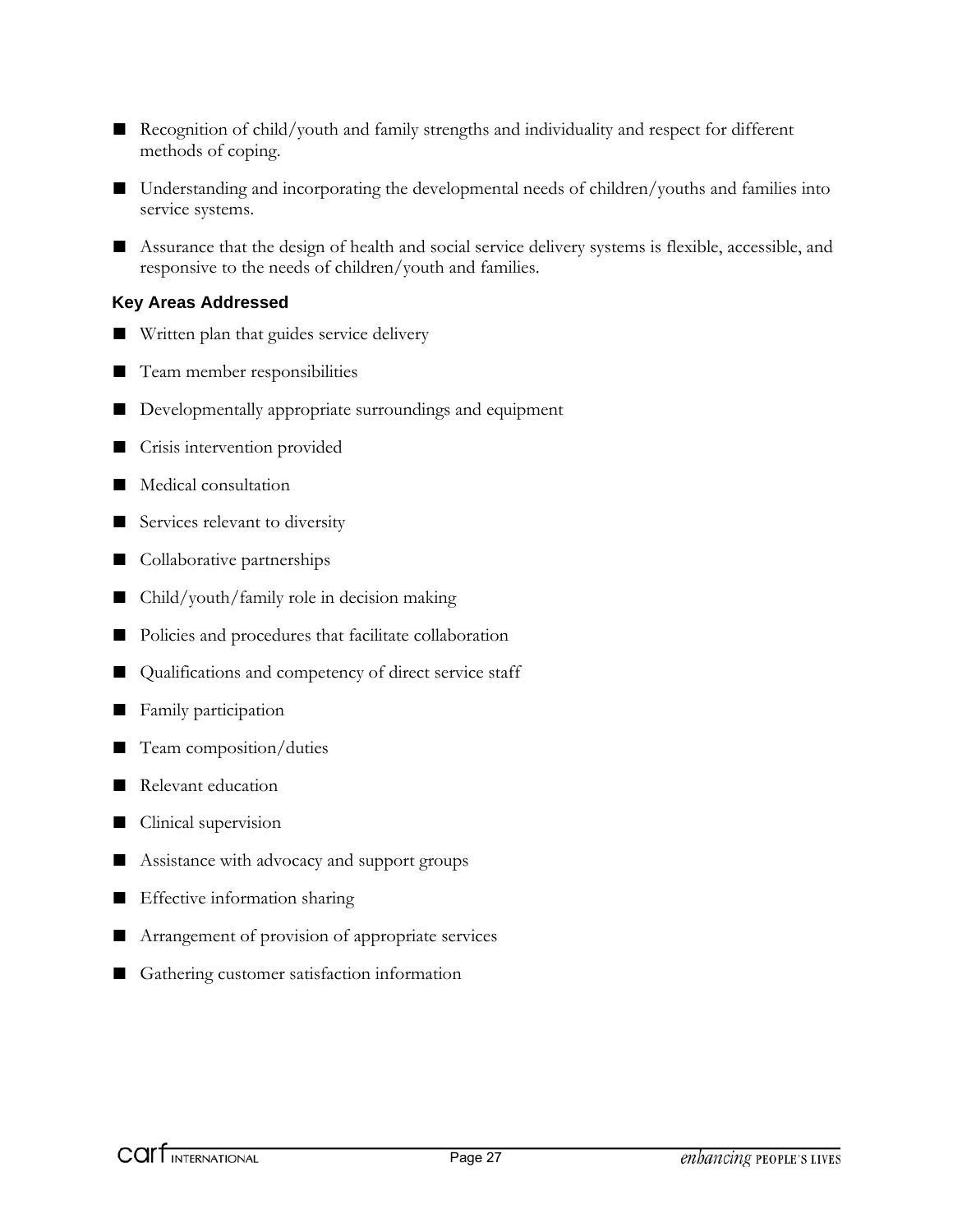#### **A.9.d.**

It is recommended that the programs implement policies and written procedures for collaboration and decision making through setting time lines for the exchange of information.

#### **A.20.a. through A.20.i.**

Although some programs are implementing a documented supervision practice, it is recommended that all programs ensure that documented ongoing supervision of direct service personnel includes accuracy of assessment; proficiency of referrals; appropriateness of services; service effectiveness; the provision of feedback; issues of ethics, legal requirements, boundaries, self-care, and secondary trauma; service documentation issues identified through ongoing compliance review; cultural competency issues; and model fidelity, when implementing evidence-based practices.

#### **A.25.a.(1)(a)**

**A.25.a.(1)(b)** 

#### **A.25.a.(2)(c)**

It is recommended that the programs implement policies and procedures on the handling of prescription medicine brought into the programs by personnel and the persons served.

#### **Consultation**

■ The participant handbook could benefit from including key community resources, such as crisis intervention phone numbers.

## **B. Screening and Access to Services**

#### **Principle Statement**

The process of screening and assessment is designed to maximize opportunities for the persons served to gain access to the organization's programs and services. Each person served is actively involved in, and has a significant role in, the assessment process. Assessments are conducted in a manner that identifies the strengths, needs, abilities, and preferences of each person served. Assessment data may be gathered through various means including face-to-face contact, telehealth, or from external resources.

#### **Key Areas Addressed**

- Policies and procedures defining access
- Waiting list criteria
- Orientation to services
- Primary assessment
- Interpretive summary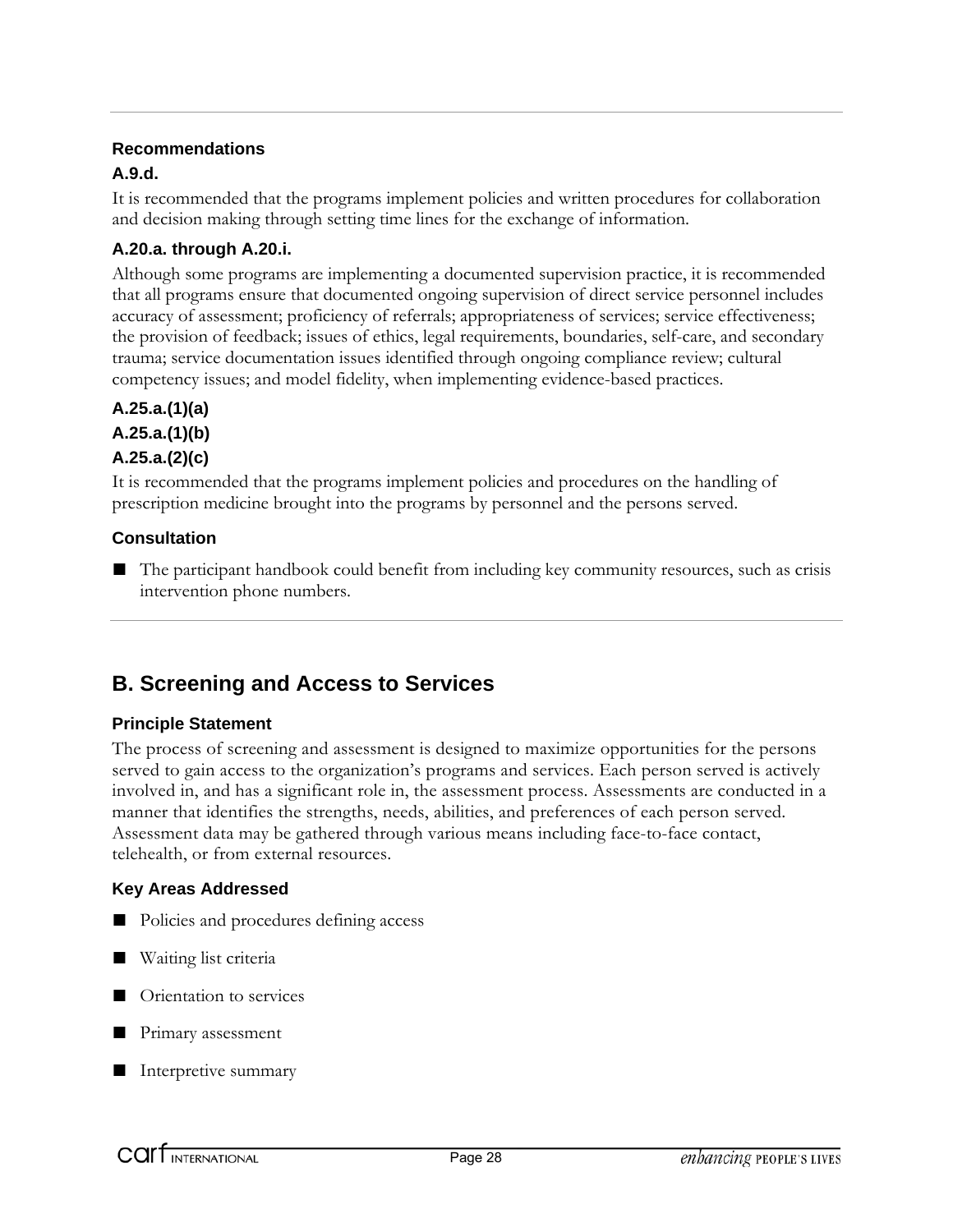#### **B.1.a. through B.1.b.(3)**

It is recommended that all of the programs ensure that they implement written policies and procedures that define access to services to include how admissions will be prioritized, who is responsible for making admission decisions, and what criteria create ineligibility.

#### **B.2.d.**

For the persons served to make informed choices about services, it is recommended that each program consistently provide information regarding the disclosure of any potential conflicts of interest.

#### **B.6.a. through B.6.d.**

It is recommended that each program ensure that it has written procedures for its waiting list that include information documenting the person's needs, including severity, and length of time on the list. The waiting list should be maintained through continual review and updating of the list and contact with the persons on the list that is documented.

#### **B.7.e.(1)(d)**

It is recommended that all programs consistently include the code of ethics in the documented orientation with families.

#### **B.11.a.(23) B.11.a.(25)(b)(ii) B.11.a.(25)(b)(iii) B.11.b.(14)(a) B.11.b.(14)(b)**

It is recommended that the primary assessment gather sufficient information to develop an individualized, person-centred plan for each person served that consistently includes relevant information on immunization. This could be accomplished through a narrative documenting any past complications or as an attached list. It is recommended that the language in the assessments consistently and clearly ask to identify examples of any behaviour of concern that include fire setting or cruelty to animals. It is also recommended that the assessments consistently include a question or indicator focused on historical abuse or neglect. It is suggested that a reference to this topic be added to the Significant Events question.

#### **Consultation**

- It is suggested that the orientation manual include the phone numbers for access to after-hour services.
- It is suggested that the Moving Towards Independence document be included in the orientation materials.
- The PDCRS assessment could benefit from the development of a training or case study to help with the consistent application by the staff of the assessments.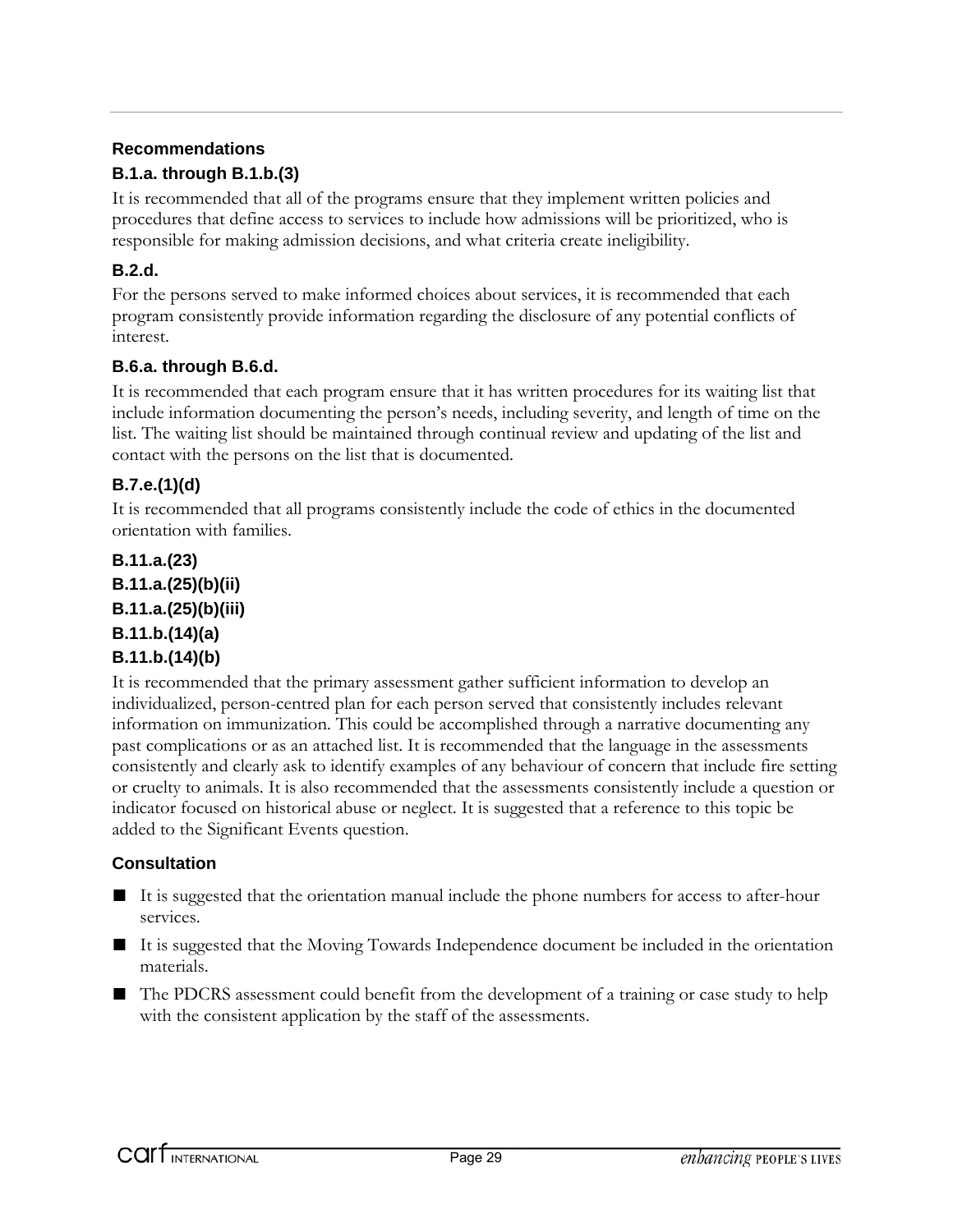■ It may be beneficial to include in the organization's intake assessment a clearly labelled question focusing on prenatal exposures; alternatively one could include additional examples in the Pregnancy and Birth History question.

## **C. Individualized Plan**

#### **Principle Statement**

Each person served is actively involved in and has a significant role in the individual planning process and has a major role in determining the direction of the individualized plan. The individualized plan contains goals and objectives that incorporate the unique strengths, needs, abilities, and preferences of the persons served, as well as identified challenges and problems. Individualized plans may consider the significance of traumatic events. Planning is consumer directed and person centred.

#### **Key Areas Addressed**

- Participation of child/youth in preparation of individual plan
- Components of individual plan
- Coordination of services for child/youth
- Co-occurring disabilities/disorders
- Content of program notes

#### **Recommendations**

**C.2.a.(1) C.2.a.(5)(a) C.2.a.(5)(b) C.2.c.(1) through C.2.e.** 

It is recommended that, at a minimum, the primary goal be expressed consistently in the words of the person served. It is suggested that programs explore online webinars on this subject. It is recommended that the individual service plan consistently complete the section on the child's strengths and needs. It is recommended that the individual service plan consistently include information and frequency on the specific interventions to be used, the estimated duration of services, and information on or conditions for transition to other services.

#### **Consultation**

■ It is suggested that programs clearly identify time frames in order to support consistent reviews of the individualized plan.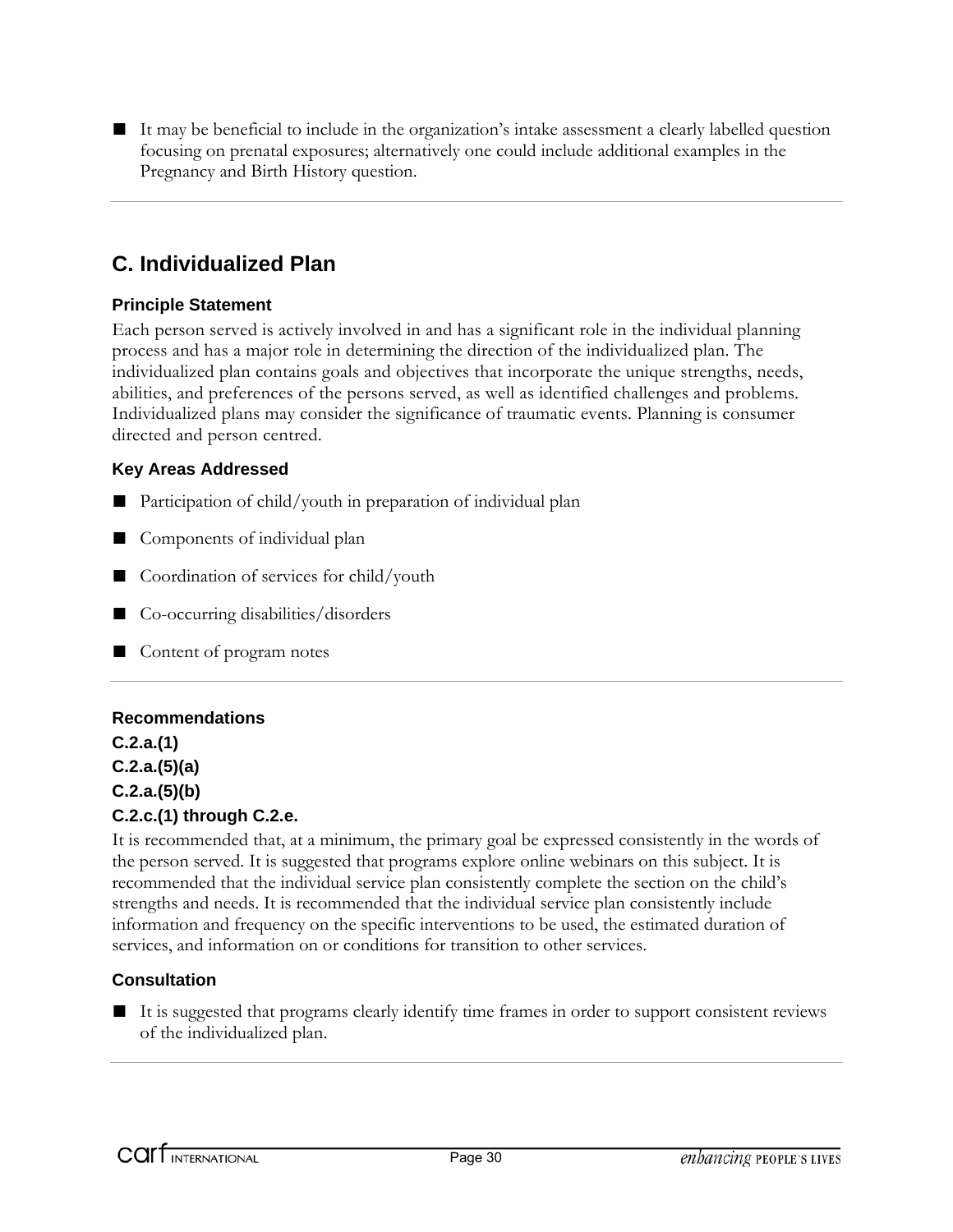## **D. Transition/Discharge**

#### **Principle Statement**

Transition, continuing care, or discharge planning assists the persons served to move from one level of care to another within the organization or to obtain services that are needed but are not available within the organization. The transition process is planned with the active participation of each person served. Transition may include planned discharge, placement on inactive status, movement to a different level of service or intensity of contact, reunification, re-entry in a juvenile justice system, or transition to adulthood.

The transition plan is a supportive document that includes information about the person's progress and describes the completion of goals and the efficacy of services provided. It is prepared to ensure a seamless transition to another level of care, another component of care, or an after care program.

A discharge summary, identifying reasons for discharge, is completed when the person leaves services for any reason (planned discharge, against medical advice, no show, infringement of program rules, aging out, etc.).

Just as the assessment is critical to the success of treatment, transition services are critical for the support of the individual's ongoing well-being. The organization proactively attempts to contact the person served after formal transition or discharge to gather needed information related to his or her postdischarge status. The organization reviews the postdischarge information to determine the effectiveness of its services and whether additional services were needed.

The transition plan and/or discharge summary may be included in a combined document as long as it is clear whether the information relates to a transition or discharge planning.

#### **Key Areas Addressed**

- Transition/discharge planning
- Components of transition plan
- Follow-up after program participation

#### **Recommendations**

#### **D.2.b.**

It is recommended that transition discharge planning be consistently included in the planning and service delivery process. Including transition related goals on the monthly progress report could help to meet this standard.

#### **D.4.a.**

It is recommended that a written transition plan be consistently prepared or updated when a person served is transferred to another level of care, another component of care, or an aftercare program, or prepares for reunification or a planned discharge.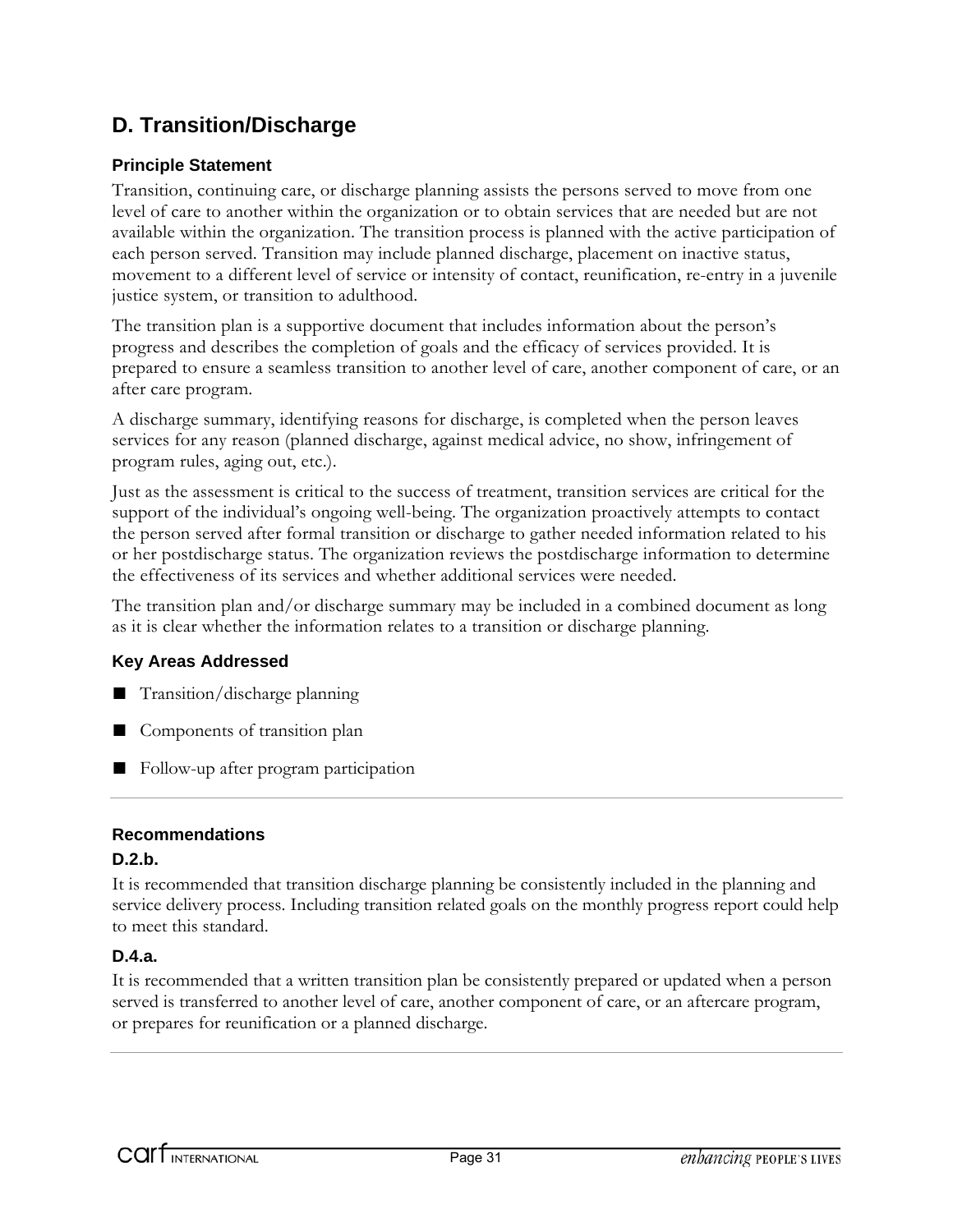## **E. Medication Use**

#### **Principle Statement**

Medication use is the practice of handling, prescribing, dispensing, and/or administering medications to persons served in response to specific symptoms, behaviours, and conditions for which the use of medications is indicated and deemed efficacious. Medication use may include self administration, or be provided by personnel of the organization or under contract with a licensed individual. Medication use is directed towards maximizing the functioning of the persons served while reducing their specific symptoms and minimizing the impact of side effects.

Medication use includes prescribed or sample medications, and may, when required as part of the treatment regimen, include over-the-counter or alternative medications provided to the person served. Alternative medications can include herbal or mineral supplements, vitamins, homeopathic remedies, hormone therapy, or culturally specific treatments.

Medication control is identified as the process of physically controlling, transporting, storing, and disposing of medications, including those self administered by the person served.

Self administration for adults is the application of a medication (whether by injection, inhalation, oral ingestion, or any other means) by the person served, to his/her body; and may include the organization storing the medication for the person served, or may include staff handing the bottle or blister-pak to the person served, instructing or verbally prompting the person served to take the medication, coaching the person served through the steps to ensure proper adherence, and closely observing the person served self-administering the medication.

Self administration by children or adolescents in a residential setting must be directly supervised by personnel, and standards related to medication use applied.

Dispensing is considered the practice of pharmacy; the process of preparing and delivering a prescribed medication (including samples) that has been packaged or re-packaged and labelled by a physician or pharmacist or other qualified professional licensed to dispense (for later oral ingestion, injection, inhalation, or other means of administration).

Prescribing is evaluating, determining what agent is to be used by and giving direction to a person served (or family/legal guardian), in the preparation and administration of a remedy to be used in the treatment of disease. It includes a verbal or written order, by a qualified professional licensed to prescribe, that details what medication should be given to whom, in what formulation and dose, by what route, when, how frequently, and for what length of time.

#### **Key Areas Addressed**

- Individual records of medication
- Physician review
- Policies and procedures for prescribing, dispensing, and administering medications
- Training regarding medications
- Policies and procedures for safe handling of medication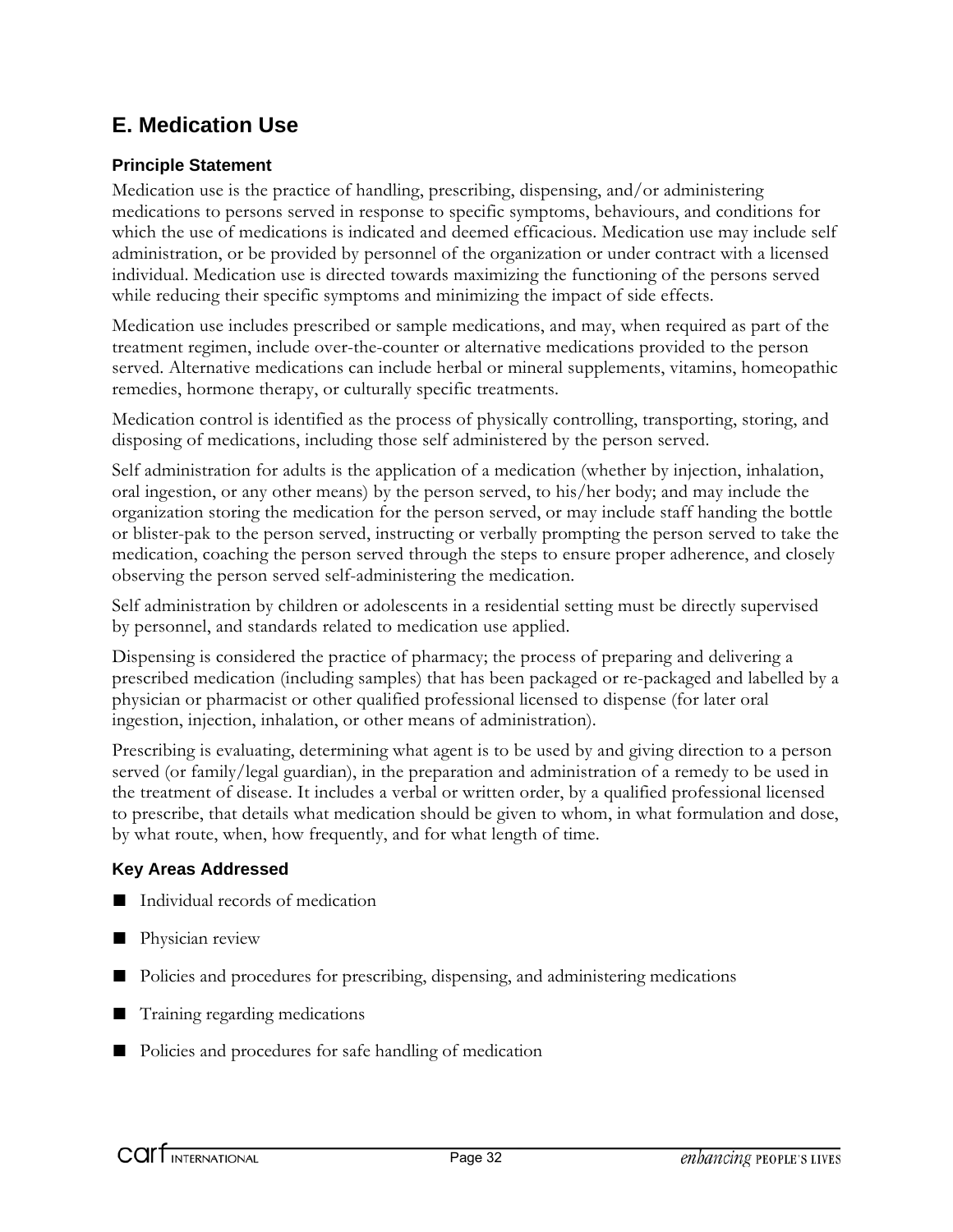There are no recommendations in this area.

## **F. Non-violent Practices**

#### **Principle Statement**

Programs strive to be learning environments and to support persons served in the development of recovery, resiliency, and wellness. Relationships are central to supporting individuals in recovery and wellness. Programs are challenged to establish quality relationships as a foundation to supporting recovery and wellness. Providers need to be mindful of developing cultures that create healing, healthy and safe environments, and include the following:

- **Engagement**
- Partnership—power with, not over
- Holistic approaches
- Respect
- Hope
- Self direction

Programs need to recognize that individuals may require supports to fully benefit from their services. Staff are expected to access or provide those supports wanted and needed by the individual. Supports may include environmental supports, verbal prompts, written expectations, clarity of rules and expectations, or praise and encouragement.

Even with supports, there are times when individuals may show signs of fear, anger, or pain, which may lead to aggression or agitation. Staff members are trained to recognize and respond to these signs through de-escalation, changes to the physical environmental, implementation of meaningful and engaging activities, redirection, active listening, etc. On the rare occasions when these interventions are not successful and there is imminent danger of serious harm, seclusion or restraint may be used to ensure safety. Seclusion and restraint are never considered treatment interventions; they are always considered actions of last resort. The use of seclusion and restraint must always be followed by a full review, as part of the process to eliminate the use of these in the future.

The goal is to eliminate the use of seclusion and restraint in behavioural health child and youth services employment and community services opioid treatment, as the use of seclusion or restraint creates potential physical and psychological dangers to the persons subject to the interventions, to the staff members who administer them, or those who witness the practice. Each organization still utilizing seclusion or restraint should have the elimination thereof as an eventual goal.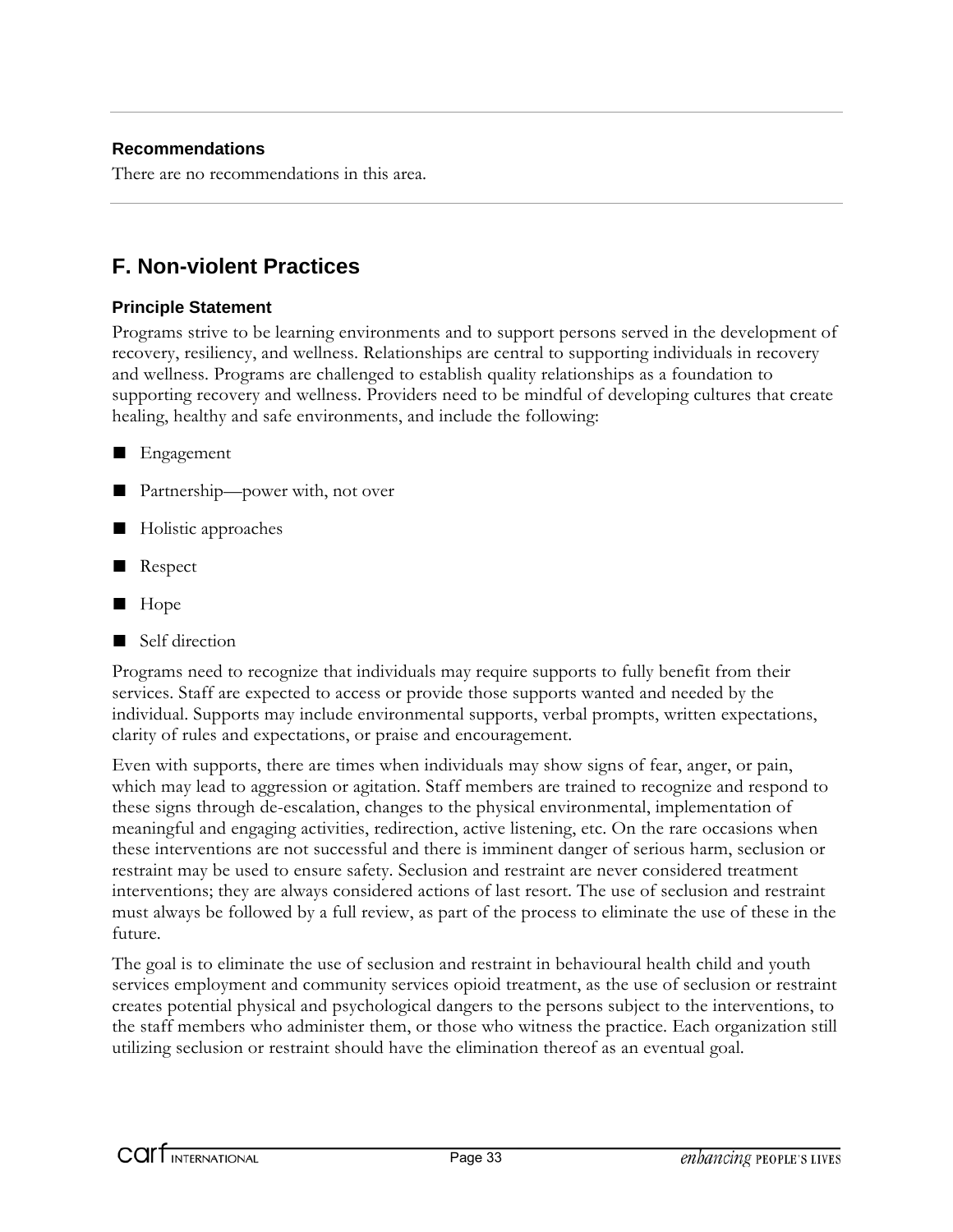Restraint is the use of physical force or mechanical means to temporarily limit a person's freedom of movement; chemical restraint is the involuntary emergency administration of medication, in immediate response to a dangerous behaviour. Restraints used as an assistive device for persons with physical or medical needs are not considered restraints for purposes of this section. Briefly holding a person served, without undue force, for the purpose of comforting him or her or to prevent self-injurious behaviour or injury to self, or holding a person's hand or arm to safely guide him or her from one area to another, is not a restraint. Separating individuals threatening to harm one another, without implementing restraints, is not considered restraint.

Seclusion refers to restriction of the person served to a segregated room with the person's freedom to leave physically restricted. Voluntary time out is not considered seclusion, even though the voluntary time out may occur in response to verbal direction; the person served is considered in seclusion if freedom to leave the segregated room is denied.

Seclusion or restraint by trained and competent personnel is used only when other less restrictive measures have been found to be ineffective to protect the person served or others from injury or serious harm. Peer restraint is not considered an acceptable alternative to restraint by personnel. Seclusion or restraint is not used as a means of coercion, discipline, convenience, or retaliation.

In a correctional setting, the use of seclusion or restraint for purposes of security is not considered seclusion or restraint under these standards. Security doors designed to prevent elopement or wandering are not considered seclusion or restraint. Security measures for forensic purposes, such as the use of handcuffs instituted by law enforcement personnel, are not subject to these standards. When permissible, consideration is made to removal of physical restraints while the person is receiving services in the behavioural health care setting.

#### **Key Areas Addressed**

- Training and procedures supporting non-violent practices
- Policies and procedures for use of seclusion and restraint
- Patterns of use reviewed
- Persons trained in use
- Plans for reduction/elimination of use

#### **Recommendations**

There are no recommendations in this area.

## **G. Records of the Person Served**

#### **Principle Statement**

A complete and accurate record is developed to ensure that all appropriate individuals have access to relevant clinical and other information regarding each person served.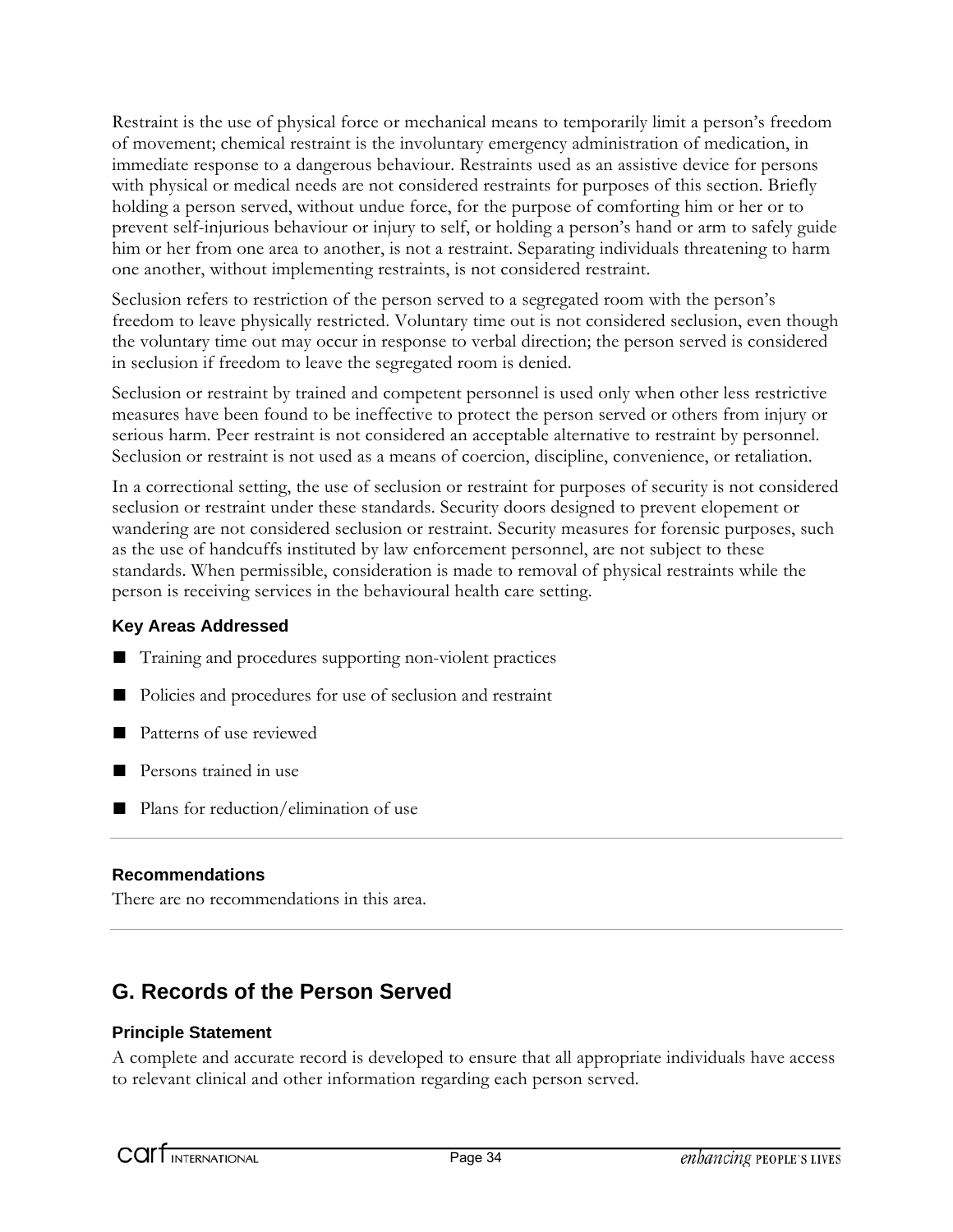#### **G.1.c.**

It is recommended that the organization ensure that the individual record is complete. The organization is strongly encouraged to ensure that all forms are complete.

#### **G.3.c.(3)**

#### **G.3.e.**

It is recommended that information about the person to contact in the event of an emergency include the telephone number. It is recommended that each program ensure that it documents the location of any other records. The organization is encouraged to identify which items are a part of the main record versus collateral documentation shared from other providers.

#### **G.4.**

It is recommended that entries to the records of the person served consistently follow the organization's policy that specifies time frames for entries.

#### **Consultation**

■ Any program that creates a case note, specifically the Child and Youth Care programs, could benefit from consistent application of best practices for including original or electronic signatures.

## **H. Quality Records Review**

#### **Principle Statement**

The program has systems and procedures that provide for the ongoing monitoring of the quality, appropriateness, and utilization of the services provided. This is largely accomplished through a systematic review of the records of the persons served. The review assists the program in improving the quality of services provided to each person served.

#### **Key Areas Addressed**

- Focus of quarterly review
- Use of information from quarterly review

#### **Recommendations**

#### **H.1.a.**

It is recommended that the records review identify the quality of service delivery as evidenced by the record of the person served. A clinical peer could participate in the quality records review in order to strengthen the review from a quality point of view.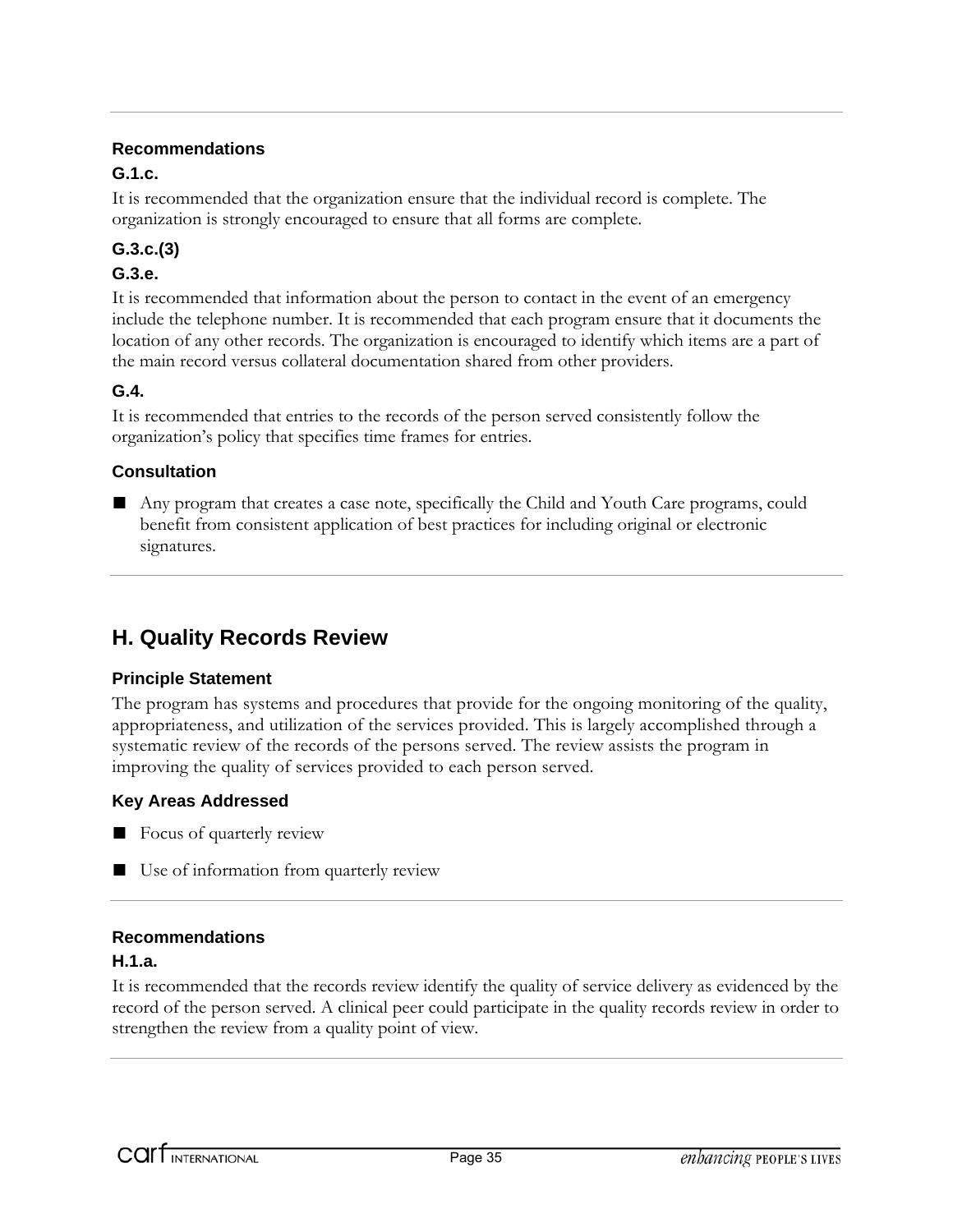# **SECTION 3. CHILD AND YOUTH SERVICES CORE PROGRAM STANDARDS**

## **E. Child/Youth Day Care**

#### **Principle Statement**

A child/youth day care program provides care, development, and supervision for an identified portion of the day. Services are provided to children/youths temporarily entrusted to the program during the parent's/caregiver's involvement at work, school, or other short-term activity. Day care programs may be located in a freestanding facility or in a designated area within a school or other community setting.

#### **Key Areas Addressed**

■ Training of providers

- Program activities
- Administration of medication
- Parental consent
- Information provided to parents

#### **Recommendations**

#### **E.11.a.**

The organization should ensure that written consents for health care by parents or legal representatives are consistently completed.

#### **Consultation**

■ It is suggested that the program document/map how different job descriptions and personnel receive or will receive training prior to hire, at orientation, or within a specified time frame. This could help identify gaps in the curricula that the program feels are invaluable for each staff member to possess.

## **I. Counselling**

#### **Principle Statement**

Counselling programs provide services that include, but are not limited to, individual, group, and family counselling and psychoeducation. These programs offer comprehensive, coordinated, and defined services that may vary in level of intensity. Counselling programs may address a variety of needs, including, but not limited to, problem resolution, situational stressors, family relations,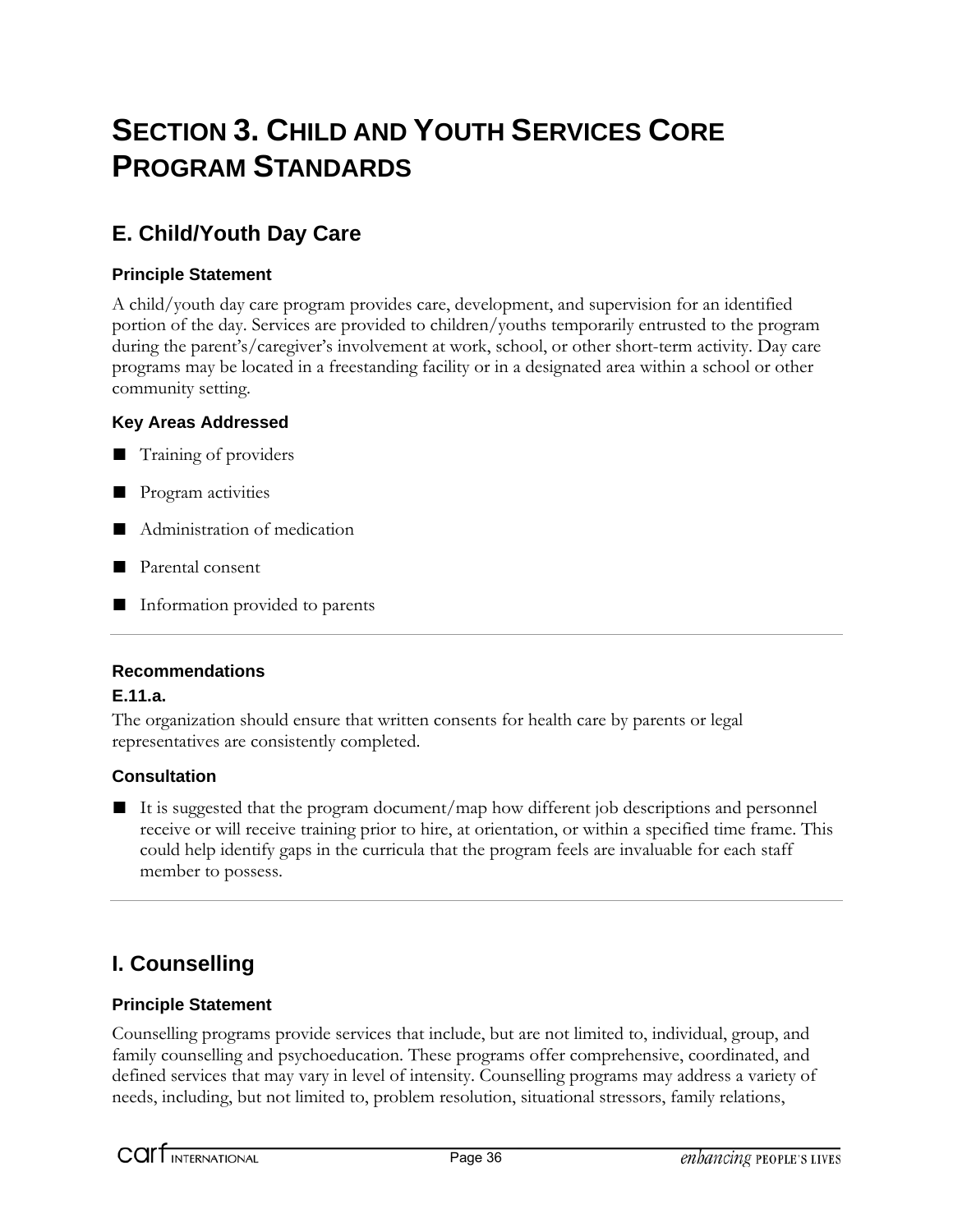interpersonal relationships, behaviour management, mental health issues, life span issues, psychiatric illnesses, addictions (such as alcohol or other drugs, gambling, and internet), eating or sexual disorders, and the needs of victims of abuse/neglect, domestic violence, or other trauma(s).

#### **Key Areas Addressed**



■ Evidence-based practice

#### **Recommendations**

There are no recommendations in this area.

## **N. Diversion/Intervention**

#### **Principle Statement**

Diversion/Intervention programs may include programs traditionally thought of as intervention that focus on changing outcomes for persons served and targeting antecedents of the problem. Diversion programs utilize strategies designed to intervene with at-risk or identified individuals to reduce or eliminate identified concerns. Within the child welfare field, examples include alternative response, differential response, or multiple response systems. Diversion/Intervention programs may serve persons on a voluntary and/or involuntary basis. Programs that serve persons on an involuntary basis are designed to implement special strategies for engaging this population.

Diversion programs may include programs such as juvenile justice/court diversion, substance abuse diversion, truancy diversion, DUI/OWI classes, report centres, home monitoring, afterschool tracking, anger management, and building healthy relationships.

Intervention programs target persons who are exhibiting early signs of identified problems and are at risk for continued or increased problems.

- Personnel qualifications
- Public awareness
- Appropriate program activities
- Program strategies

#### **Recommendations**

There are no recommendations in this area.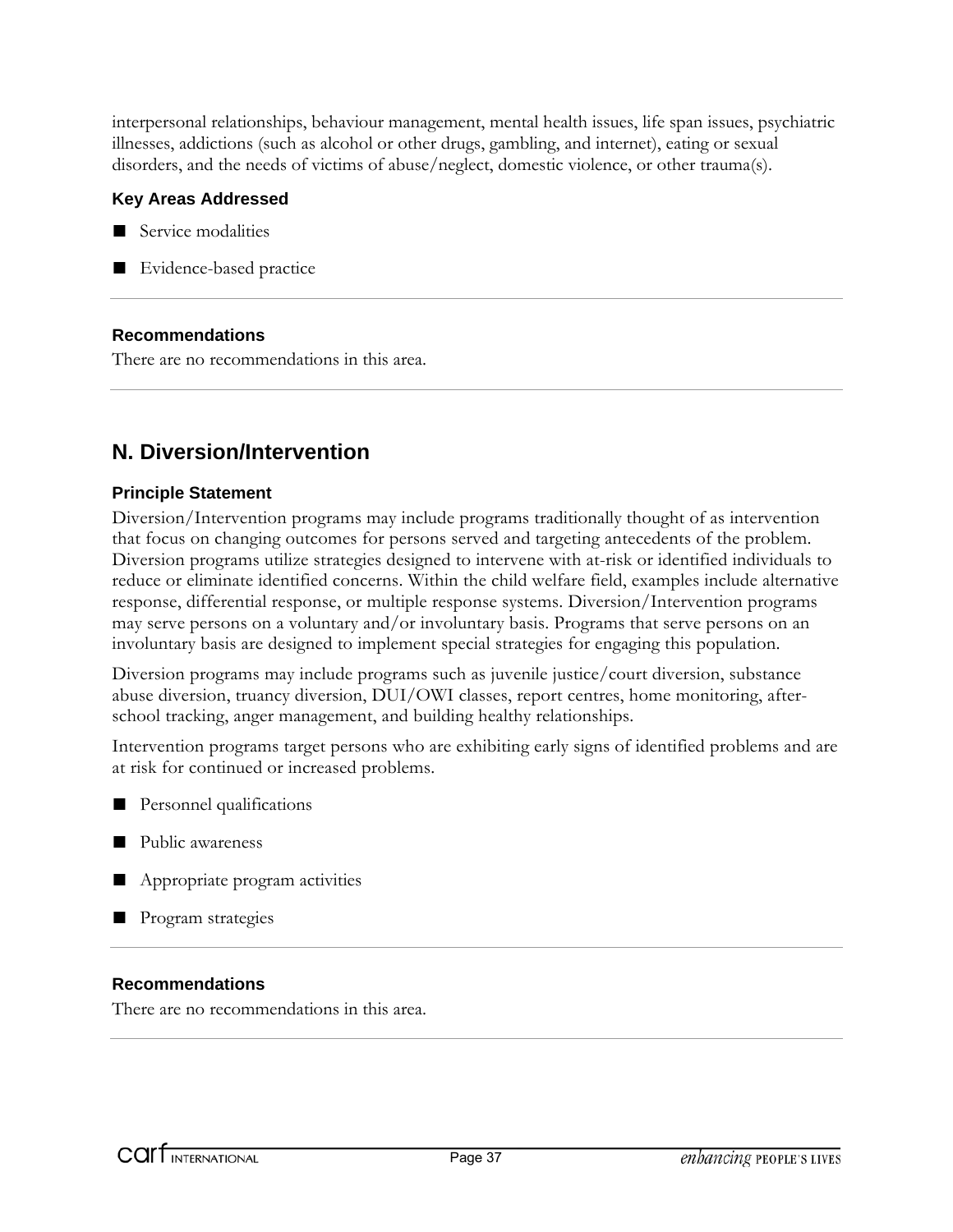## **O. Early Childhood Development**

#### **Principle Statement**

An early childhood development program promotes healthy physical, mental, and emotional development of the child. Early childhood development programs provide services and resources that assist the parent(s) to identify and accept responsibility for the management of their child's health and development. Services may be provided in congregate or community settings or in a home setting and include education, training, and hands-on support. Services are directed to identified families and children, and are designed to optimize development, functioning, and resilience; and prevent developmental delay. Such programs may also engage families, child care providers, and communities in planning for and providing inclusive child care in community settings that support the child's developmental goals.

These standards are aligned with the implementation of Quality Rating Improvement Systems (QRIS) utilized by many states in the U.S. to assess, improve, and communicate the quality of services in early childhood development programs.

Early childhood development programs seeking accreditation are encouraged to use the CARF standards and the identified state QRIS when developing and providing services.

#### **Key Areas Addressed**

- Collaborative services
- Provider training
- Adequate supervision of children while participating
- Parent training

#### **Recommendations**

There are no recommendations in this area.

#### **Consultation**

■ The program could benefit from documenting/mapping how different job descriptions and personnel receive or will receive training prior to hire, at orientation, or within a specified time frame. This could help identify gaps in the curricula that the program feels are invaluable for each staff member to possess.

## **T. Intensive Family-Based Services**

#### **Principle Statement**

Intensive family-based services are provided in a supportive and interactive manner and directed towards maintaining or restoring a healthy family relationship and building and strengthening the capacity of families to care for their children. The services are time limited and are initially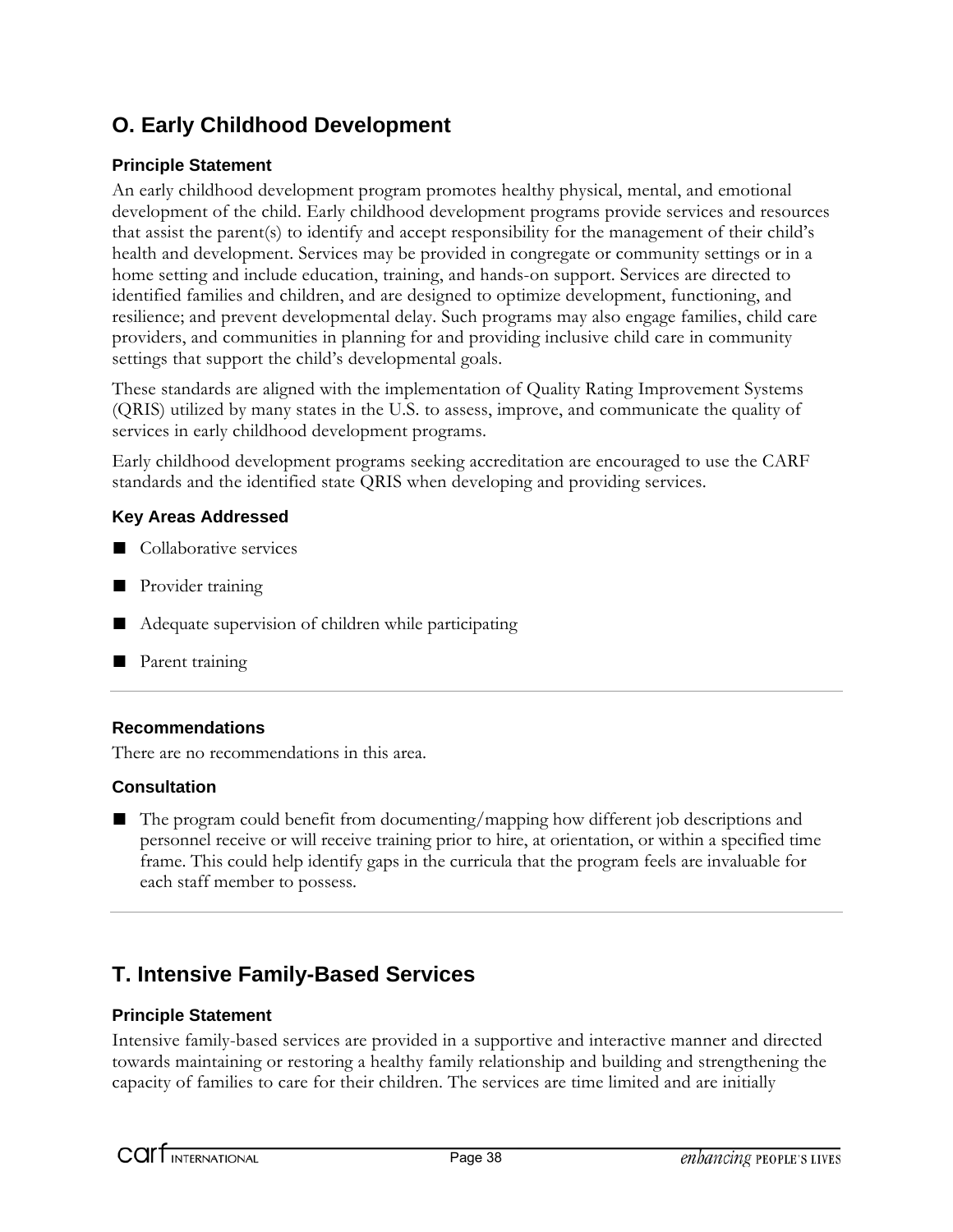intensive, based on the needs of the family. The services demonstrate a multisystemic approach and have a goal of keeping families together or supporting reunification. The services may include wraparound and family preservation type programs.

#### **Key Areas Addressed**

- Services provided
- Access to professionals
- Clinical supervision

#### **Recommendations**

#### **T.5.**

It is recommended that the program ensure that families have access to a consistent team 24 hours a day, seven days a week by providing them with contact numbers for the after-hours Ministry of Children and Family Development team.

## **V. Promotion/Prevention**

#### **Principle Statement**

Promotion/prevention programs are proactive and evidence-based/evidence-informed, striving to reduce individual, family, and environmental risk factors, increase resiliency, enhance protective factors, and achieve individual and comprehensive community wellness through a team or collaborative approach. Promotion/prevention programs utilize strategies designed to keep individuals, families, groups, and communities healthy and free from the problems related to alcohol or other drug use, mental health disorders, physical illness, parent/child conflict, abuse/neglect, exposure to and experience of violence in the home and community, and to inform the general public of problems associated with those issues, thereby raising awareness; or to intervene with at-risk or identified individuals to reduce or eliminate identified concerns. Programs may be provided in the community, school, home, workplace, or other settings. Programs that offer training to current or future child/youth personnel are also included.

#### **Key Areas Addressed**

- Personnel qualifications
- Public awareness
- Appropriate program activities
- Program strategies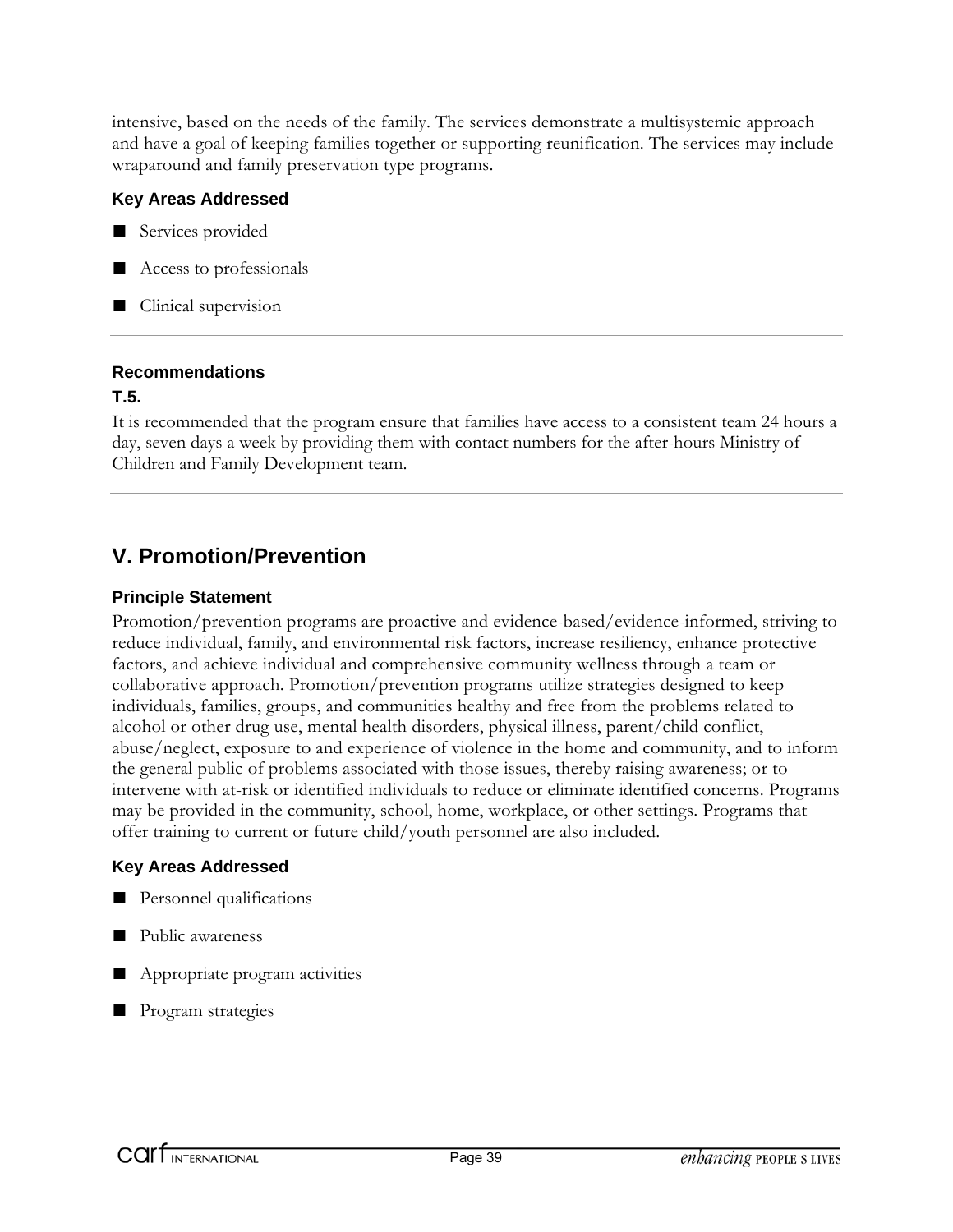#### **V.8.a.**

It is recommended that the organization use an expert advisory committee to steer the content of the training curricula. It is suggested that the committee could have a potential composition of early childhood education (ECE) instructors, senior ECE staff, and a licensing officer.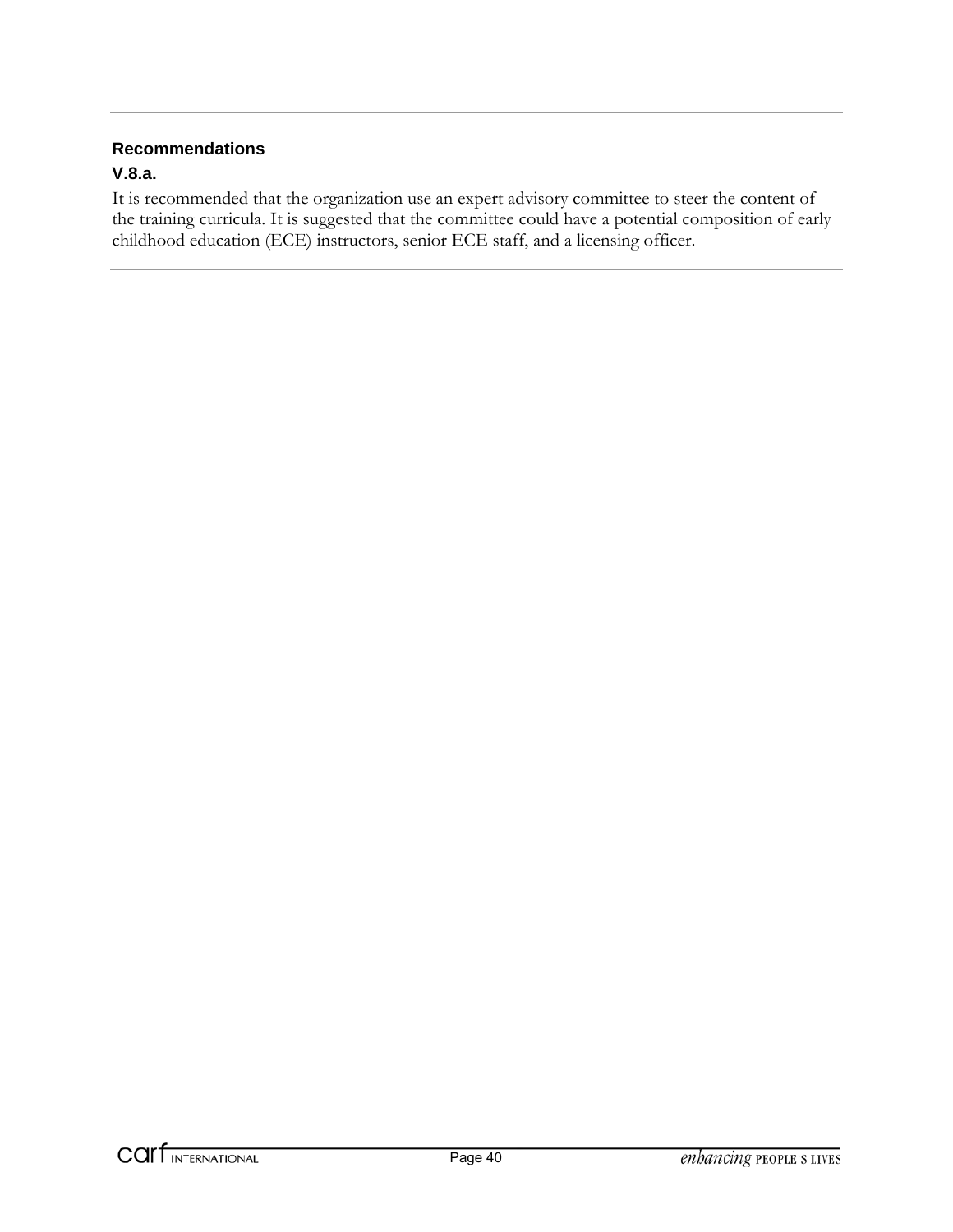# **PROGRAMS/SERVICES BY LOCATION**

#### **Penticton and District Community Resources Society**

330 Ellis Street Penticton BC V2A 4L7 CANADA

Diversion: Psychosocial Rehabilitation (Adults)

Counselling (Children and Adolescents) Diversion/Intervention (Children and Adolescents) Early Childhood Development (Children and Adolescents) Intensive Family-Based Services (Children and Adolescents) Promotion/Prevention (Children and Adolescents)

*Governance Standards Applied* 

#### **Residential Services II**

2450 Baskin Street Penticton BC V2A 6R2 CANADA

Community Housing

#### **Residential Services I**

2434 Baskin Street Penticton BC V2A 6R2 CANADA

Community Housing

#### **Inclusion Services - Paper Shuffle**

1140 Commercial Way Penticton BC V2A 3H5 CANADA

Community Integration

#### **Hand in Hand Infant Toddler Centre**

158 Eckhardt Avenue Penticton BC V2A 1Z3 CANADA

Child/Youth Day Care (Children and Adolescents)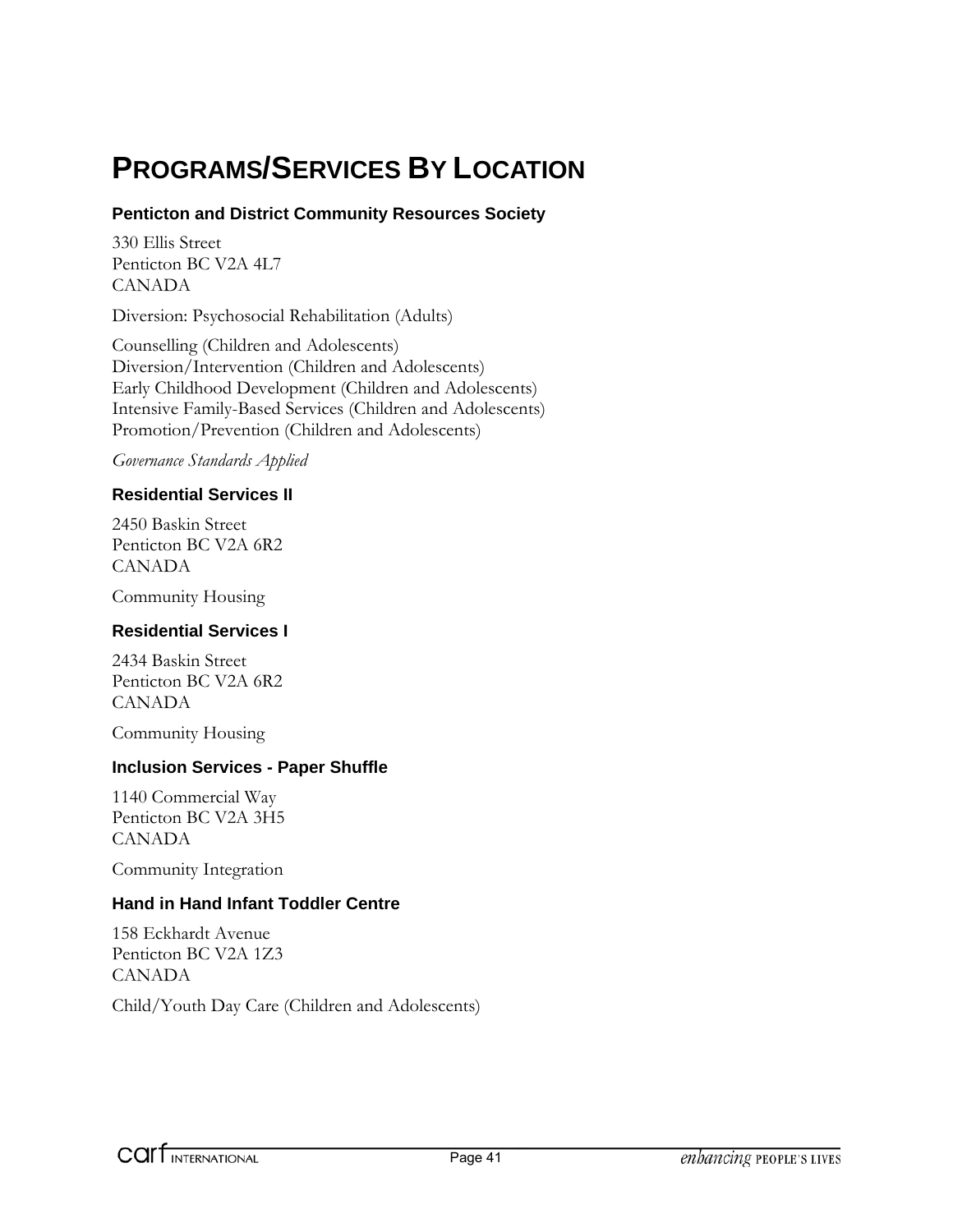#### **Little Triumphs Early Childhood Centre**

500 Edmonton Avenue Penticton BC V2A 2H2 CANADA

Child/Youth Day Care (Children and Adolescents)

#### **After School Program - 1**

470 Edmonton Avenue Penticton BC V2A 2H2 CANADA

Child/Youth Day Care (Children and Adolescents)

#### **Tuc El Nuit Childcare**

6648 Park Drive Oliver BC V0H 1T0 CANADA

Child/Youth Day Care (Children and Adolescents)

#### **School Based Supports - Connect Ed**

274 Eckhardt Avenue Penticton BC V2A 1Z2 CANADA

Diversion/Intervention (Children and Adolescents)

#### **School Based Supports - Princess Margaret AIM**

120 Green Avenue West Penticton BC V2A 3T1 CANADA

Diversion/Intervention (Children and Adolescents)

#### **Osoyoos Elementary Preschool**

8507 68th Avenue Osoyoos BC V0H 1V0 CANADA

Child/Youth Day Care (Children and Adolescents)

#### **After School Program - 2**

330 Power Street Penticton BC V2A 5X2 CANADA Child/Youth Day Care (Children and Adolescents)